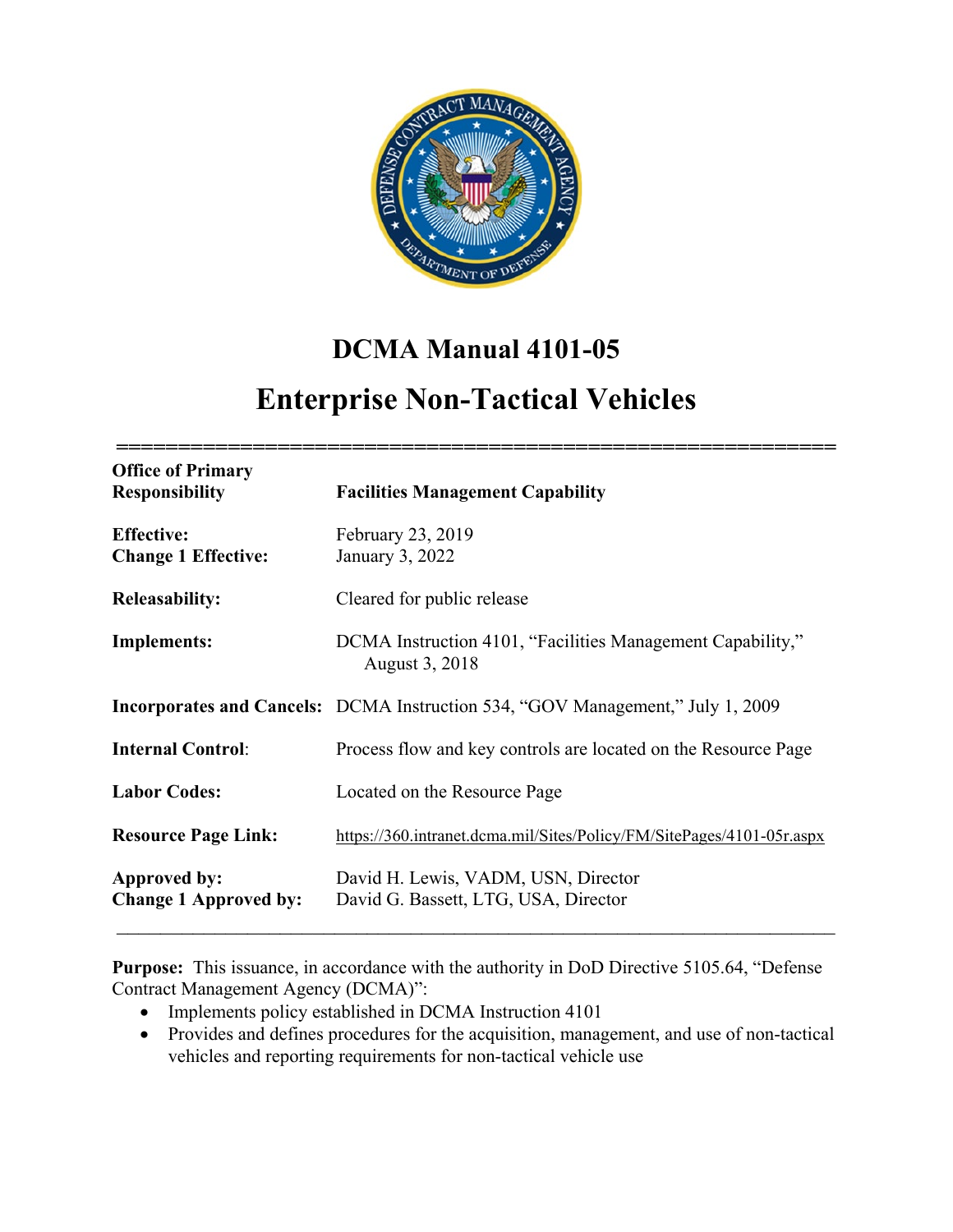# **SUMMARY OF CHANGES**

This Manual has substantive changes; they are as follows:

- Establishes a new tool to standardize the non-tactical vehicle request process
- Provides clarification to the privately-owned vehicle request process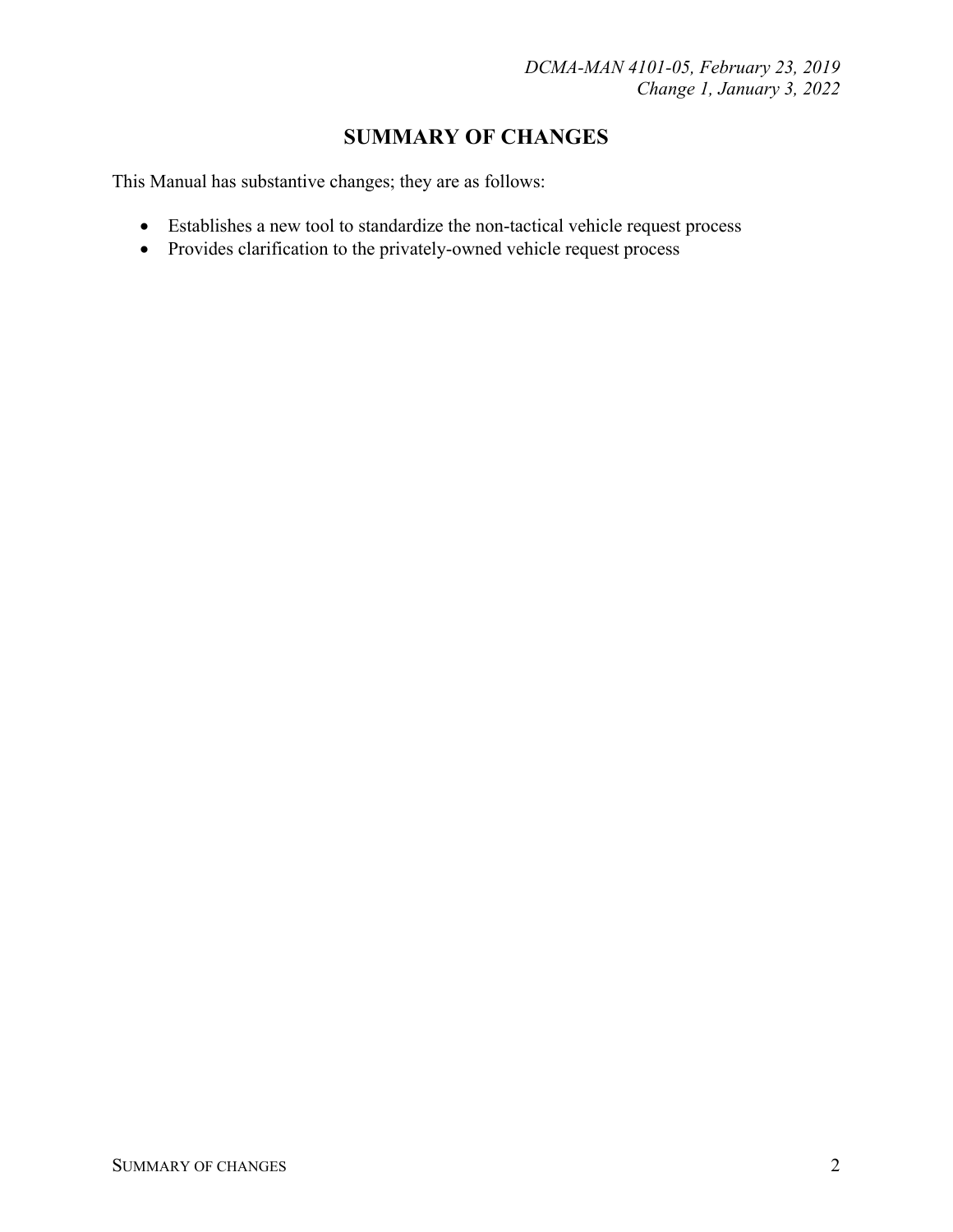# **TABLE OF CONTENTS**

| 2.4. Component Heads and Contract Management Office Commanders/Directors7 |  |
|---------------------------------------------------------------------------|--|
|                                                                           |  |
|                                                                           |  |
|                                                                           |  |
|                                                                           |  |
|                                                                           |  |
|                                                                           |  |
|                                                                           |  |
|                                                                           |  |
|                                                                           |  |
|                                                                           |  |
|                                                                           |  |
|                                                                           |  |
| SECTION 4: VEHICLE ALLOCATION METHODOLOGY AND UTILIZATION                 |  |
|                                                                           |  |
|                                                                           |  |
|                                                                           |  |
| SECTION 5: FLEET MANAGEMENT INFORMATION SYSTEM 19                         |  |
|                                                                           |  |
|                                                                           |  |
|                                                                           |  |
|                                                                           |  |
|                                                                           |  |
|                                                                           |  |
|                                                                           |  |
| SECTION 7: PROCEDURES FOR REQUESTING USE OF VEHICLES  23                  |  |
|                                                                           |  |
|                                                                           |  |
| <b>GLOSSARY</b>                                                           |  |
|                                                                           |  |
|                                                                           |  |
|                                                                           |  |

# **TABLES**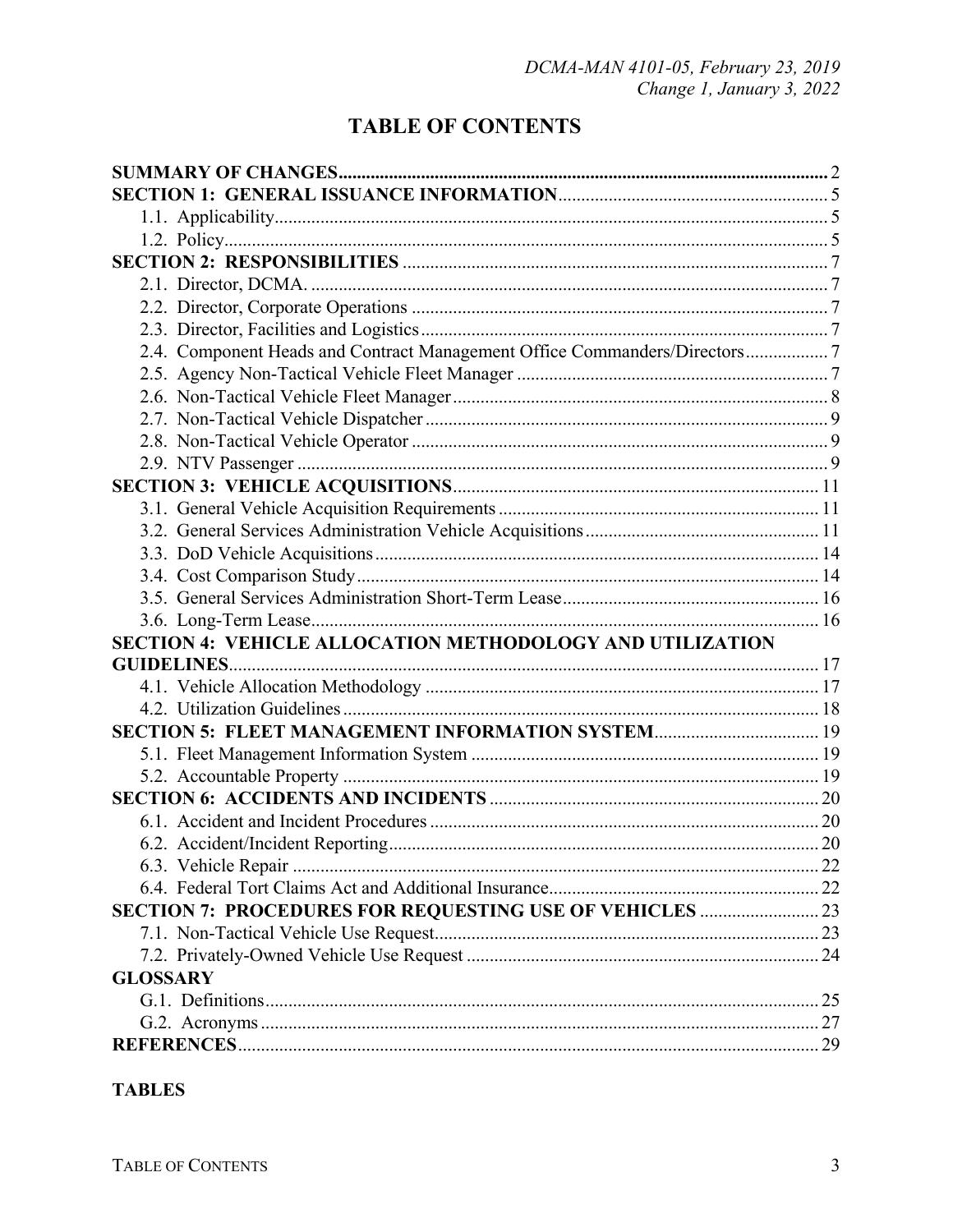*DCMA-MAN 4101-05, February 23, 2019 Change 1, January 3, 2022*

| Table 2. Annual Minimum Mileage Utilization Guidelines for Non-Tactical Vehicles  18 |  |
|--------------------------------------------------------------------------------------|--|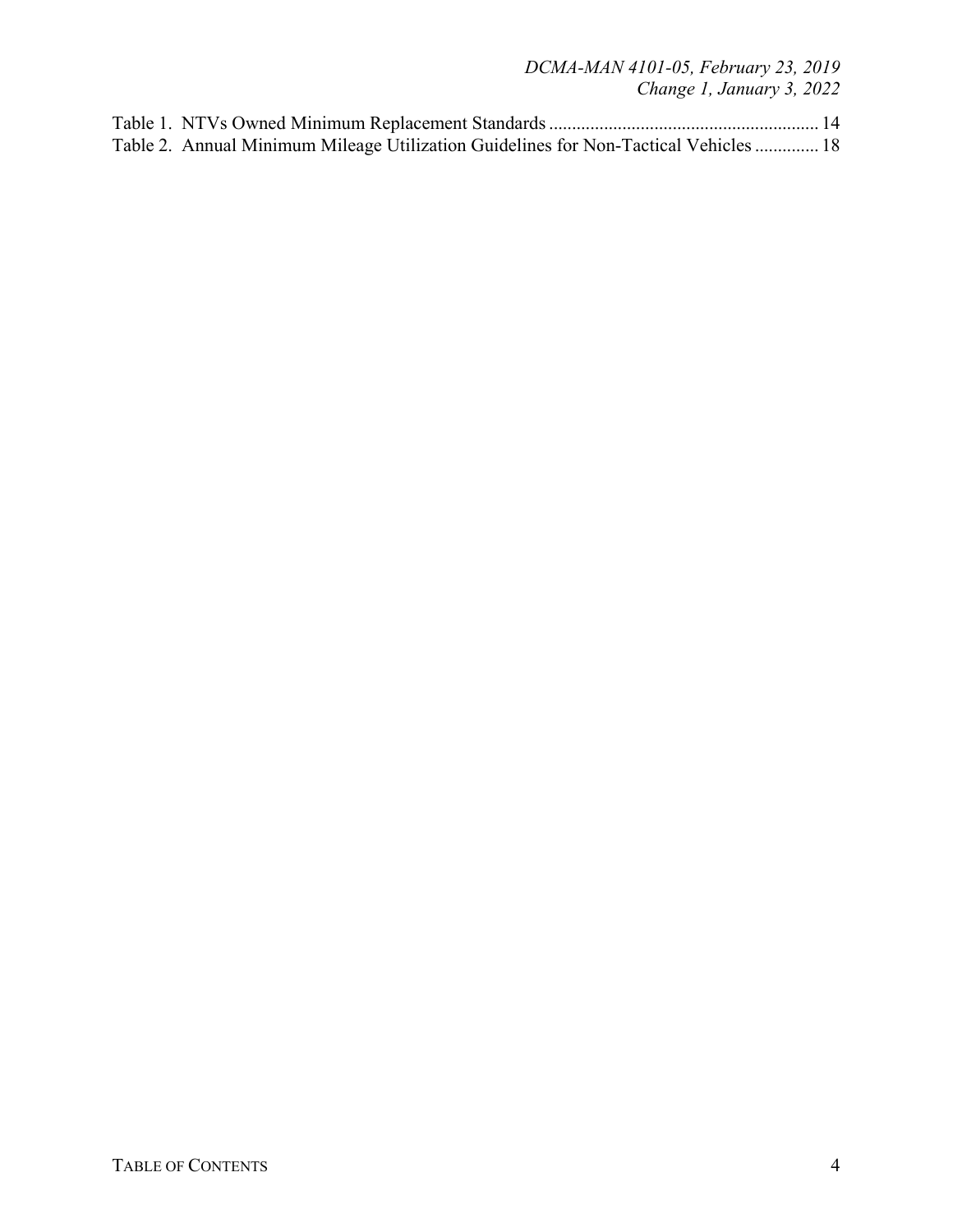# **SECTION 1: GENERAL ISSUANCE INFORMATION**

**1.1. APPLICABILITY.** This issuance applies to all DCMA organizations and personnel including potential drivers and passengers unless it conflicts with higher-level laws, regulations, or policies.

#### **1.2. POLICY.** It is DCMA policy to:

a. Use the Defense Property Accountability System (DPAS) as the Accountable Property System of Record and Fleet Management Information System (FMIS) for Non-Tactical Vehicles (NTV).

b. Annually report vehicle level data using DPAS's Maintenance and Utilization module, providing vehicle details to the Federal Automotive Statistical Tool (FAST) for the various reporting requirements.

c. Prohibit the acquisition of light duty or medium duty passenger vehicles not meeting low greenhouse-gas (GHG)-emitting vehicle criteria, except when a low-GHG vehicle is unavailable to meet the functional needs of the mission in accordance with (IAW) DoD Manual (DoDM) 4500.36, "Acquisition, Management, and Use of DoD Non-Tactical Vehicles," Enclosure 4, paragraph 6b. A DoD Functional Needs Exception (FNE) waiver must be submitted with the acquisition approval process for non-GHG vehicles.

d. Reduce petroleum usage by requiring use of Alternative Fuel Vehicles (AFV) if alternative fuel is available within 5 miles or 15 minutes of the garage zip code. If alternative fuel is not available within 5 miles or 15 minutes of the garage zip code, then an exception will be submitted using DPAS and IAW Sections 6374 and 13212 of Title 42, United States Code.

e. Acquire higher fuel-efficient vehicles, including hybrid vehicles, neighborhood electric vehicles, electric vehicles, plug-in hybrid vehicles, an optimize fleet size IAW DoD Instruction (DoDI) 4500.36, "Acquisition, Management, and Use of Non-Tactical Vehicles (NTVs)," and DoDM 4500.36.

f. Implement accountability, maintenance, utilization, and dispatch management programs to ensure assigned NTVs are accounted for, maintained, used, and dispatched using DPAS and the DCMA NTV Reservation Tool.

g. Develop a vehicle allocation methodology (VAM) for determining the fleet size and composition with emphasis placed on eliminating unnecessary or non-essential NTVs from fleet inventory.

h. Limit NTV body and engine size to compact or smaller, except where larger vehicles are mission essential.

i. Adhere to the reporting requirements contained in DoDI 4500.36 and DoDM 4500.36, and any other requirements related to DoD motor vehicle fleets.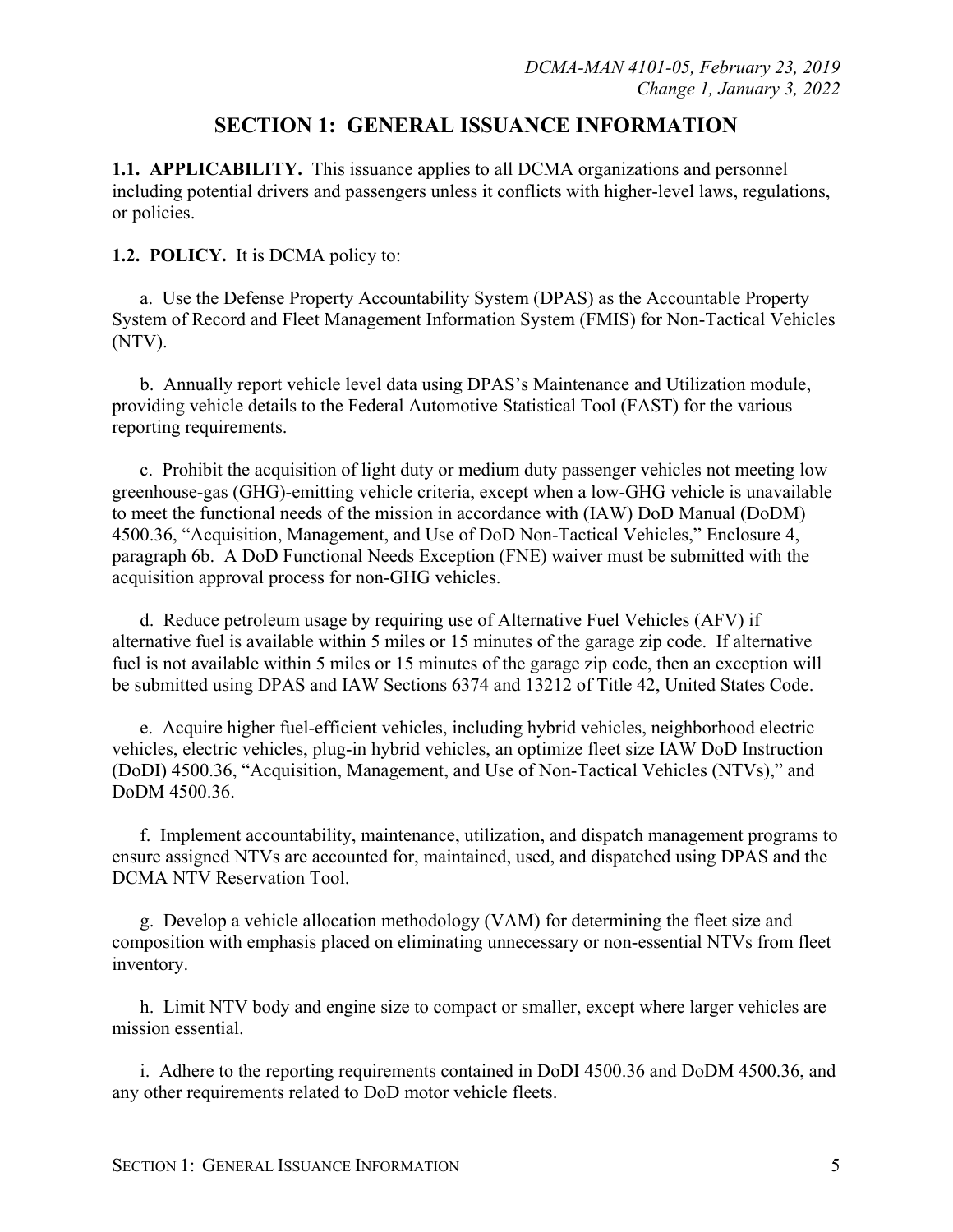j. Appoint, in writing, all-levels of NTV Fleet Managers (FM) to accomplish the responsibilities in this Manual, and provide copies of all appointments to the Agency NTV FM.

k. Execute this Manual in a safe, efficient, effective, and ethical manner.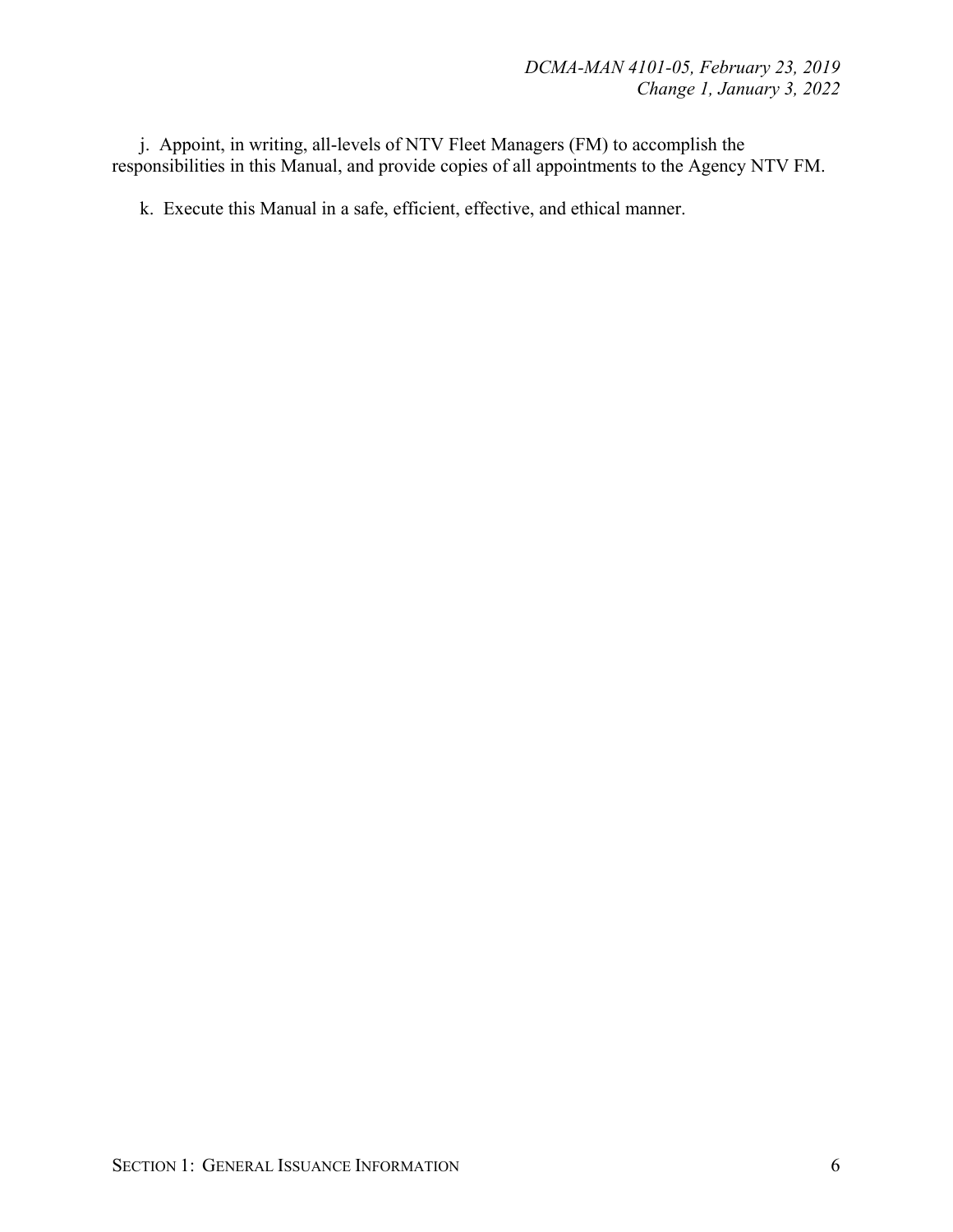# **SECTION 2: RESPONSIBILITIES**

**2.1. DIRECTOR, DCMA.** The DCMA Director will appoint, in writing, an Agency NTV FM.

**2.2. DIRECTOR, CORPORATE OPERATIONS.** The Director, Corporate Operations will:

a. Ensure resources are provided to the Director, Facilities and Logistics for the establishment of a NTV Program.

b. Direct the periodic review of the NTV Program to ensure currency with established DoD policy.

c. Identify other DCMA enabling capabilities with cross-capability issues that have the potential to impact the NTV Program.

**2.3. DIRECTOR, FACILITIES AND LOGISTICS.** The Director, Facilities and Logistics will:

a. Ensure the NTV Program is maintained with current DoD policy.

b. Review NTV reports prior to submission to the Director, Corporate Operations.

c. Identify other DCMA enabling capabilities with cross-capability issues that have the potential to impact the NTV Program.

d. Direct the reporting of NTV Program expenditures IAW Agency fiscal policy.

#### **2.4. COMPONENT HEADS AND CONTRACT MANAGEMENT OFFICE (CMO) COMMANDERS/DIRECTORS.** Component Heads and CMO Commanders/Directors must:

a. Designate, in writing, a primary and alternate NTV, who are responsible for implementing the NTV Program. The designation memorandum must be provided to the Agency NTV FM.

b. Ensure FMs are trained and comply with the requirements of this Manual.

**2.5. AGENCY NTV FM.** The Agency NTV FM will:

a. Manage, control, and direct fleet operations to support the Agency's mission requirements.

b. Schedule, forecast, and survey Agency NTV use and fleet size to ensure functional needs are met.

c. Maintain knowledge and utilize all fleet information and VAM surveys to forecast new requirements.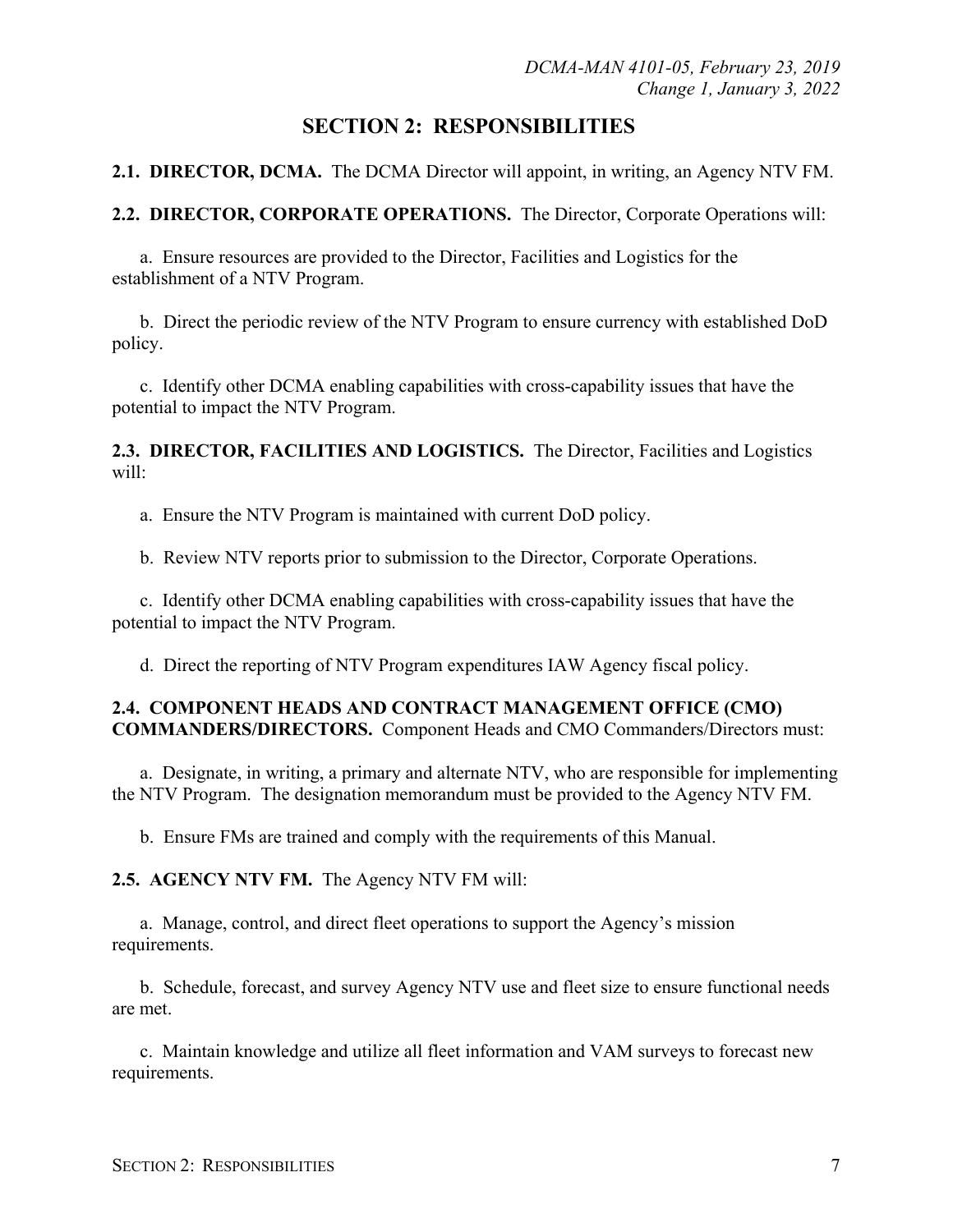d. Authorize and approve limited exemption to display U.S. Government license plates and motor vehicle identification.

e. Monitor and ensure fleet operation complies with local, state, and country rules and regulations.

f. Maintain and monitor data management systems to organize fleet.

g. Using fuel purchase systems, monitor NTV fuel card distribution and fuel use.

h. Participate in various workshops and educational programs, and maintain knowledge regarding FM.

i. Identify industry best practices to develop and implement Agency policy based upon them.

j. Plan and prepare an annual budget, account for expenditures, and analyze all financial objectives.

k. Facilitate and implement corrective actions and capacity building to manage the entire fleet to achieve command objectives. Prepare corrective action plan to resolve fleet management areas not incompliance with higher headquarters objectives.

l. Manage and submit a Fleet Management Plan (FMP) to the DoD NTV FM.

**2.6. NTV FM.** The NTV FM will:

a. Assist the Agency NTV FM in the management of fleet operations.

b. Ensure all NTVs are fully utilized according to mileage and VAM criteria.

c. Submit requests for limited exemption to display U.S. Government license plates and motor vehicle identification to Agency NTV FM.

d. Monitor and ensure fleet operation complies with local, state, and country rules and regulations.

e. Monitor data management systems for assigned NTVs.

f. Participate in various workshops and educational programs and maintain knowledge regarding NTV Fleet Management.

g. Implement DCMA operational NTV standards.

h. Monitor NTV financial expenditures and report irregular transactions.

i. Assist with the submission of the FMP.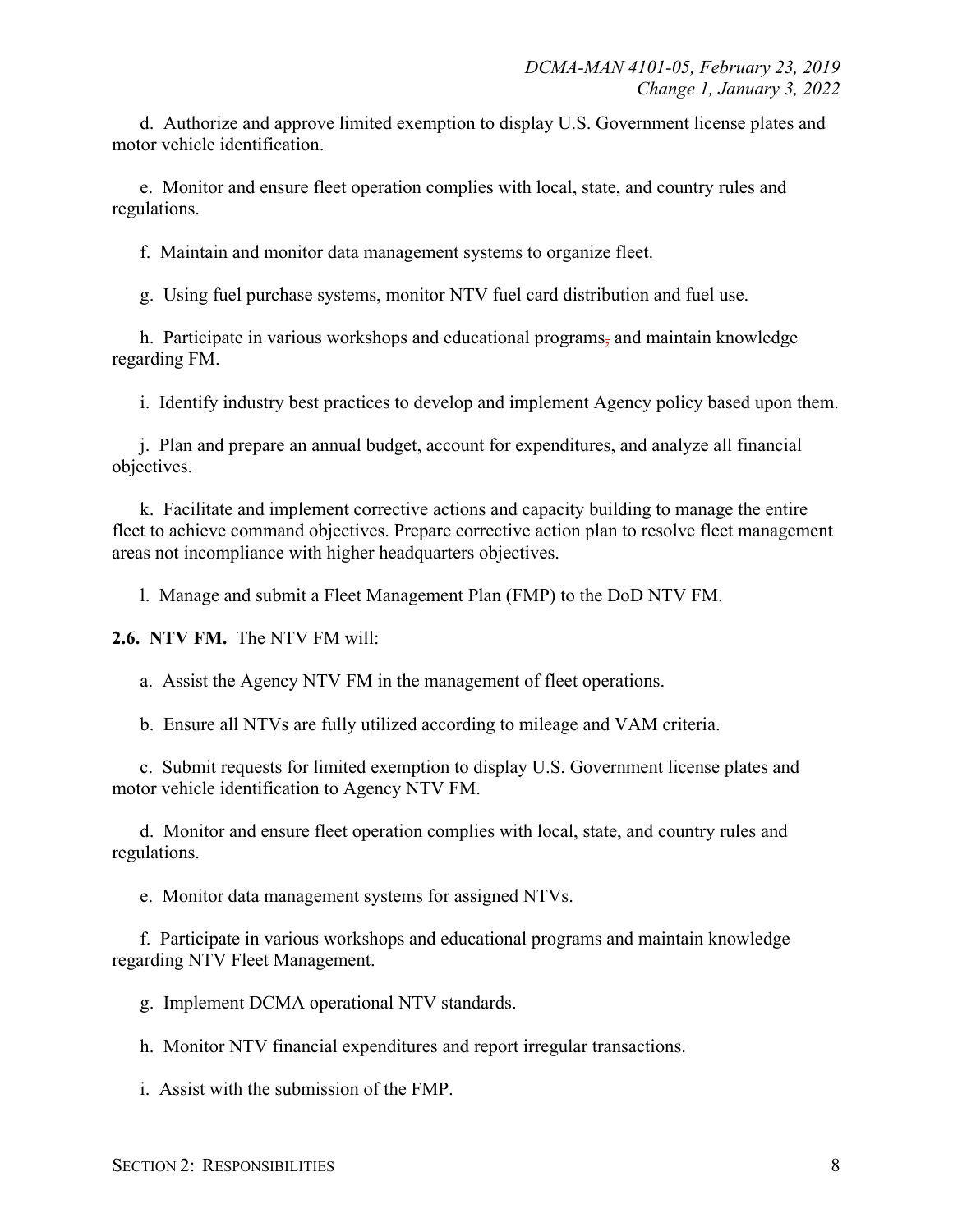j. Use the DCMA NTV Reservation Tool to dispatch NTVs.

#### **2.7. NTV DISPATCHER.** The NTV Dispatcher will:

a. Support and assist the NTV FM.

b. Dispatch NTVs using the DCMA NTV Reservation Tool.

**2.8. NTV OPERATOR.** The NTV Operator will:

a. Submit NTV request using the DCMA NTV Reservation Tool and operate an NTV for official use only.

b. Comply with this Manual and any other applicable regulations including federal, state, and local laws pertaining to the proper safe operation of an NTV.

c. Report NTV traffic violations, accidents, or damage to the NTV FM/Dispatcher as soon as possible.

d. Perform a walk-around safety check and report discrepancies to NTV FM/Dispatcher before departure.

e. Not use an NTV once their driver license, including foreign driver license, becomes suspended or cancelled. The NTV operator's supervisor must be informed immediately upon occurrence.

f. Submit a request for a reasonable accommodation if a medical condition interferes with the ability to safely operate an NTV.

g. Use the assigned fleet card for purchasing fuel and returning the NTV with a full tank of fuel. Additionally, return all purchase receipts and invoices to the NTV FM for filing and audit purposes.

h. Only use hands-free wireless phones or communications devices while operating an NTV.

i. Not consume food while operating an NTV.

j. Not consume alcohol, use tobacco products, e-cigarettes, and vapes in an NTV.

k. Use a seatbelt while an NTV is in operation.

**2.9. NTV PASSENGER.** The NTV Passenger will:

a. Use a seatbelt while an NTV is in operation.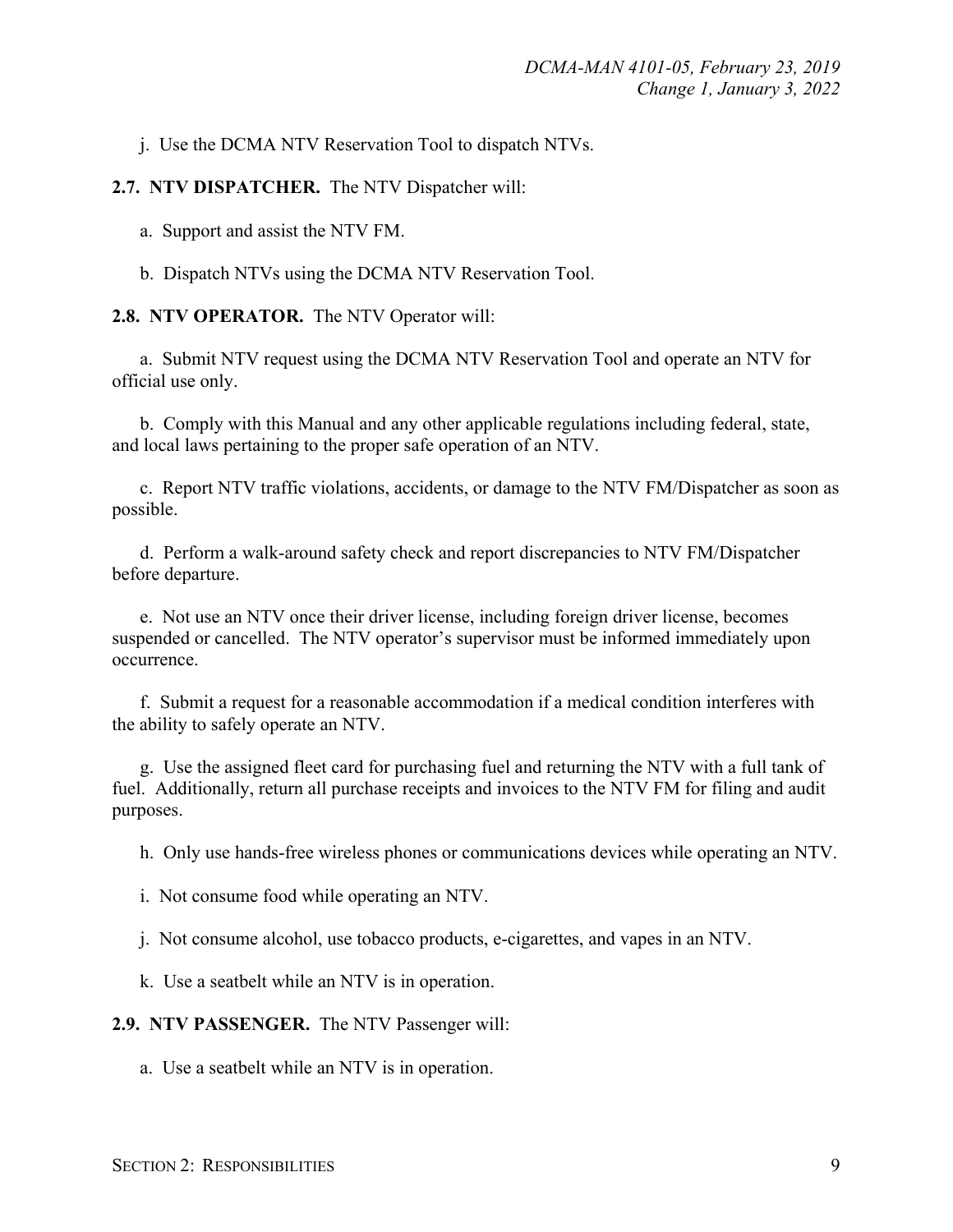- b. Not consume food in an NTV.
- c. Not consume alcohol, use tobacco products, e-cigarettes, and vapes in an NTV.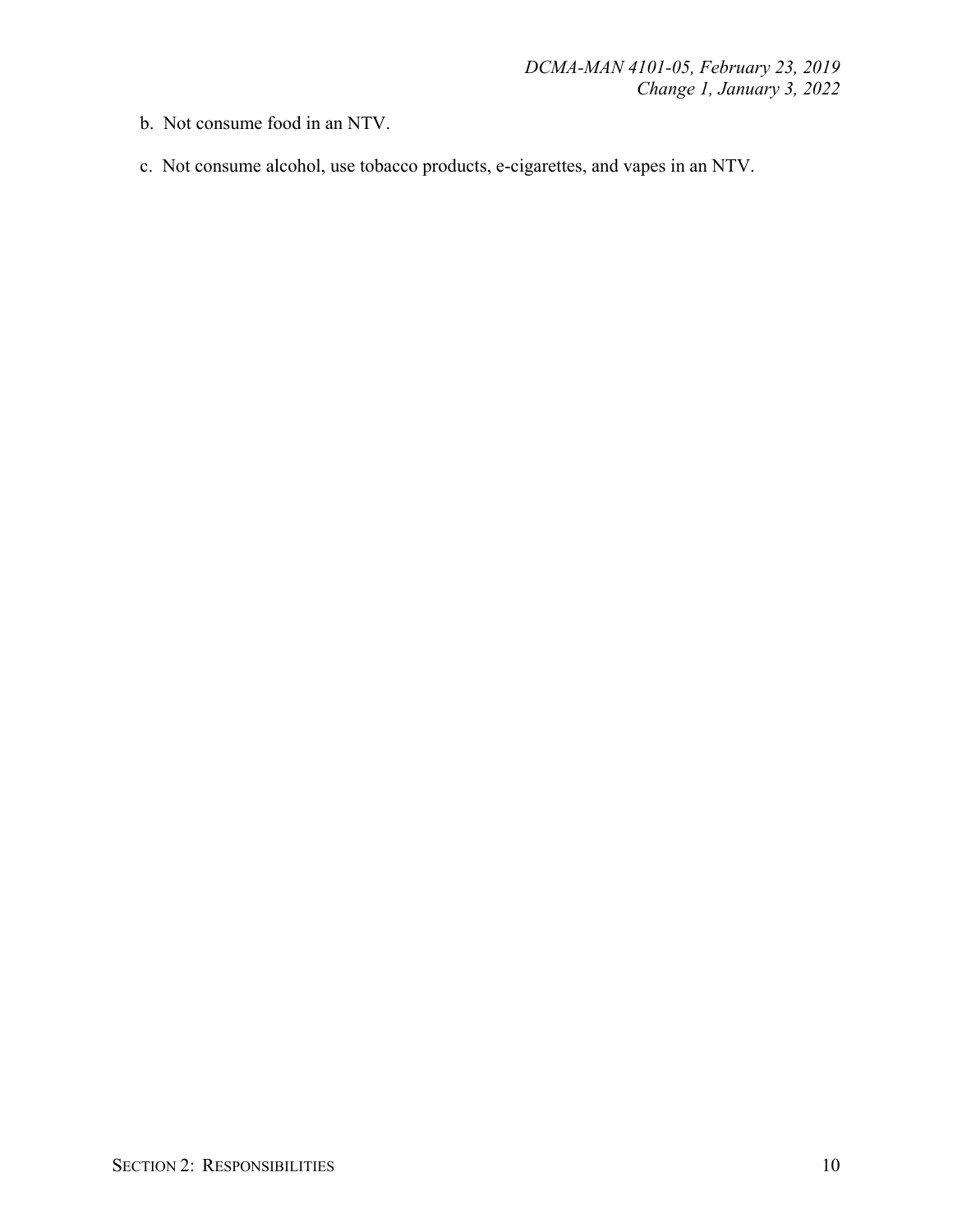# **SECTION 3: VEHICLE ACQUISITIONS**

## **3.1. GENERAL VEHICLE ACQUISTION REQUIREMENTS.**

a. Passenger NTVs are defined as:

- (1) Class I subcompact sedan, station wagon, and sport utility vehicle (SUV).
- (2) Class II compact sedan, station wagon, SUV, and 7-8 passenger mini-van.
- (3) Class III intermediate/midsize sedan, station wagon, and SUV.
- (4) Class IV large sedan, station wagon, SUV, and 15-passenger van.
- (5) Class V limousine sedan.

b. DCMA will acquire Class I and II vehicles with the minimum body size and maximum fuel efficiency to meet mission requirements, excluding the DCMA Director's NTV. All new light duty NTVs, leased or purchased, will be AFVs, except in overseas locations.

c. Acquisition of Class III and Class IV vehicles must be approved by the Agency NTV FM. Requests for either of these Classes requires a FNE waiver.

d. Class V is a prohibited vehicle category for DCMA.

e. Submit a DoD FNE waiver for vehicle requests.

## **3.2. GENERAL SERVICES ADMINISTRATION (GSA) VEHICLE ACQUISTIONS.**

a. GSA Requirements.

(1) Replacement vehicle. A replacement vehicle can be new or used and replaces a GSA leased vehicle currently in the fleet. The following are considerations for whether a GSA vehicle should be replaced:

(a) GSA Vehicle Minimum Replacement Standards. (See Resource Page.)

(b) The vehicle's age, mileage, condition, and repair history.

(2) Additional vehicle. An additional vehicle is a vehicle that does not replace an existing leased vehicle, thereby increasing DCMA's fleet size. Additional vehicles will be acquired only when the requirement cannot be filled from existing resources and funding and a vehicle are available.

(3) Transfer vehicle. A transfer vehicle is one that is transferred from one GSA Fleet Management Center to another GSA Fleet Management Center.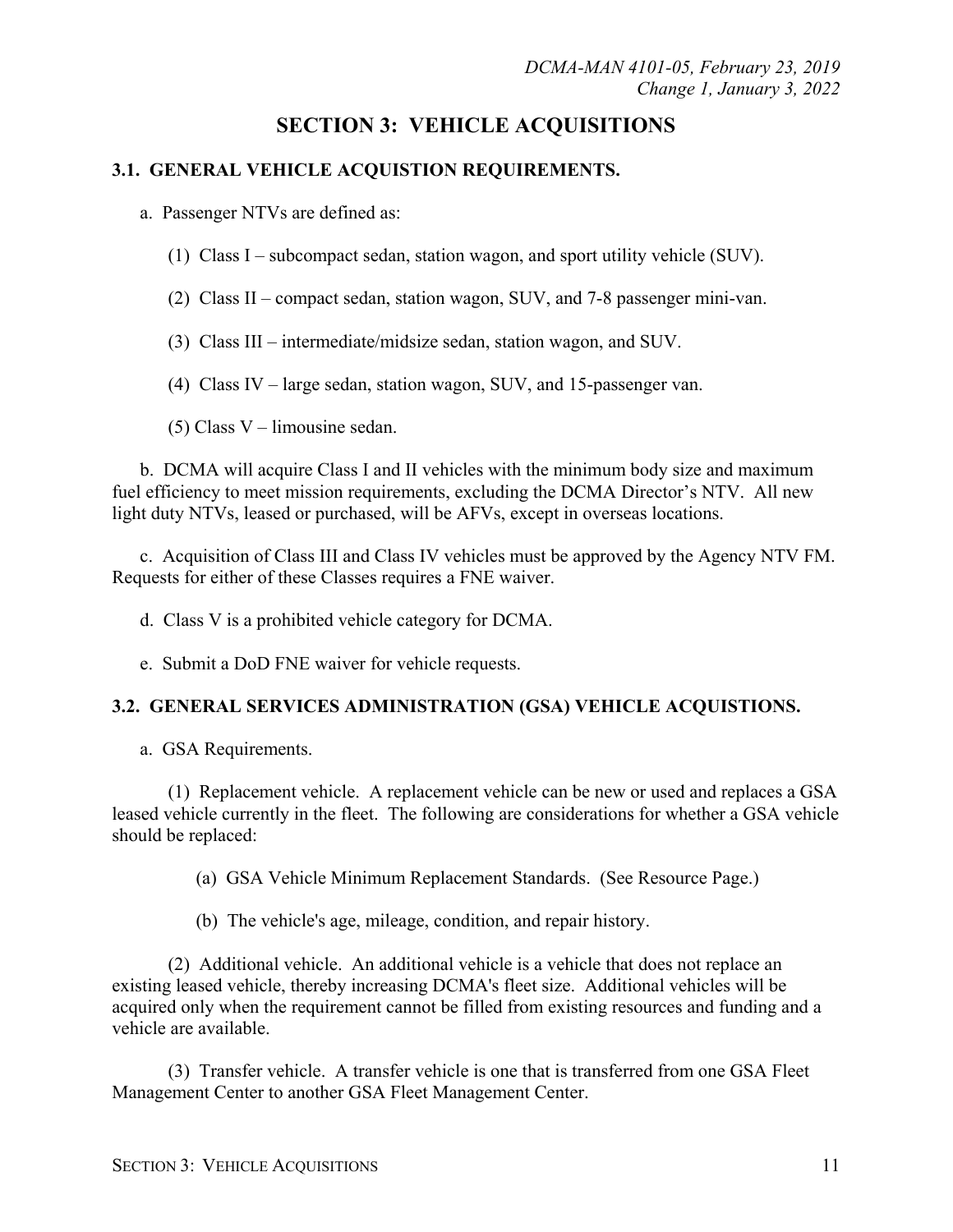b. Vehicle Acquisition Tools.

(1) Federal Vehicle Standards. The Federal Vehicle Standards classifies various types and sizes of commercially available vehicles, and establishes minimum technical, quality, and optional equipment specifications. The standards ensure vehicles purchased by GSA are safe, durable, and economical, and provide uniformity in the acquisition process. These standards are developed by GSA and are published to cover current model year vehicles. (See Resource Page.)

(2) Customer Acquisition Module (CAM). CAM simplifies vehicle acquisition of GSA Fleet leased vehicles through automation of the vehicle selection process. CAM serves as an online method for vehicle selection and approval of replacement or additional vehicle and is accessed through Fleet Drive-thru. The NTV FM is able to select the replacement vehicle type, Standard Item Number, preferred fuel type, and requested options. The vehicle selection goes to the Agency NTV FM and then to the DoD FM for review and approval. After approved by the DoD FM, the Fleet Service Representative (FSR) will finalize the vehicle order and place the order with the manufacturer. (See Resource Page.)

(3) DoD Guidance. DoD Guidance for the current replacement cycle will be posted on the Resource Page when available and will include: allowed vehicle types, AFV surcharge amount, the process for approving additional vehicle requests, etc.

c. Vehicle Transportation Expense. DCMA organizations must coordinate with Agency NTV FM prior to committing funds to transport any vehicle.

(1) GSA Fleet will charge the Agency for the expense of transporting a vehicle where customer benefit is the clear reason for the transport. Examples include:

(a) Front door delivery. Vehicles transported from the marshaling site directly to the DCMA location.

(b) Remote location delivery. Vehicles transported to locations that require unusually complicated deliveries (e.g., vehicles that are barged or flown into remote areas).

(c) Immediate need delivery. Vehicles transported from other areas of the country to meet an immediate and/or emergent need.

(2) GSA Fleet will charge DCMA the transport fee when a DCMA organization requests a vehicle transport and the vehicle is not present for pick-up or it is not operational to complete transport.

d. GSA Fleet Vehicle Delivery.

(1) When new vehicles arrive at a GSA marshaling location, the FM is notified, either by FSR or through the Vehicle Fleet Exchange email system, to schedule the pick-up of the new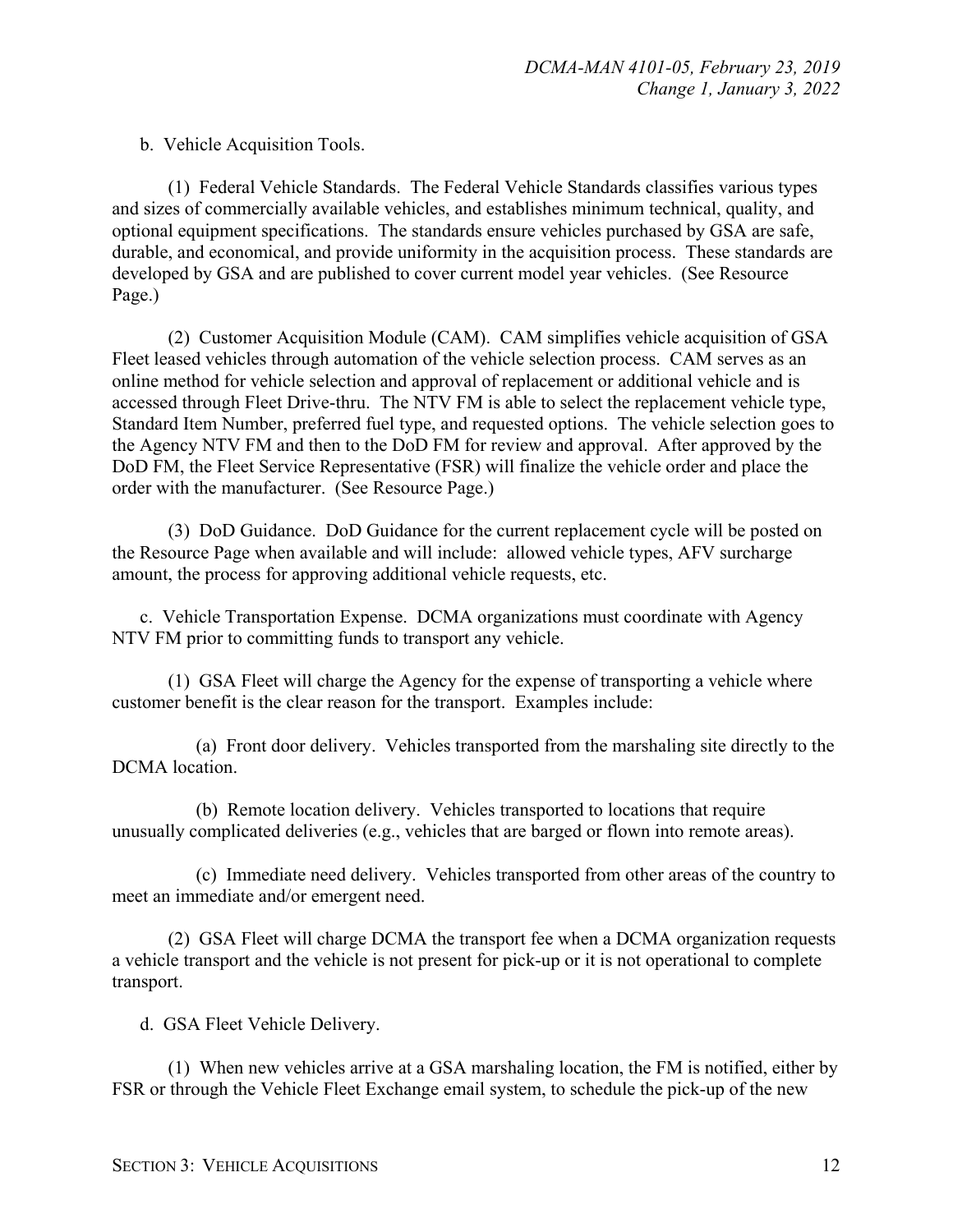vehicle (and to drop-off their "turn in" at the same time*,* if there is one). Upon notification by the marshaling location, FM's have eight business days to arrange for the pick-up of the new vehicle(s); vehicle leasing charges will start after the 8th day. FMs will communicate with the FSR if unable to take possession of the new vehicle by the 8th day or if a change to the delivery destination is necessary.

(2) Once the appointment is made and prior to actual vehicle turn-in, the FM is responsible for removing all DCMA-owned equipment (global positioning system/personal objects), as outlined in Section 3.

(3) The FM should have all repairs completed prior to turn-in. If the vehicle has unreported accident damage, then it should be reported to the Accident Management Center (AMC) in advance.

(4) The marshaling site will complete a GSA vehicle accountability form detailing the condition of the vehicle being turned in. DCMA will be responsible for paying for any vehicle damage. The FM will provide a copy of the GSA vehicle accountability form to the Agency NTV FM.

(5) The FM will ensure the GSA accountability form is correct and the new vehicle is in good condition prior to signing the form.

e. Non-Essential Vehicle Turn-Ins. FMs must coordinate with the Agency NTV FM prior to turning in a vehicle allowing for possible reassignment within DCMA. Until GSA sells or reassigns non-essential vehicles, it will continue to bill DCMA for the vehicles' costs.

(1) FMs aware of pending vehicle reductions must contact the Agency NTV FM to coordinate and manage the turn in process. The Agency NTV FM will advise which vehicles are eligible for sale and request those be returned, so that non-essential vehicles eligible for sale are turned in to GSA. This notice will include a detailed list of the number, type, and location of the vehicles to be turned in. If more than five vehicles are pending return, then the Agency NTV FM must provide at least 120 days advance notice to and work with GSA Fleet to determine:

(a) Vehicles that meet GSA Fleet sales eligibility.

(b) Vehicles that meet Federal Management Regulation sales eligibility.

(c) Vehicles that do not meet GSA Fleet sales eligibility, which can be exchanged for similar, sales eligible vehicles within the same account.

(d) Vehicles that do not meet GSA Fleet sales eligibility, which can be exchanged for similar, sales eligible vehicles with another Agency.

(2) Customers turning in non-sale eligible vehicles may be required to turn in newer vehicles, which can be more easily placed with other agencies. DCMA will be responsible for paying for transportation costs.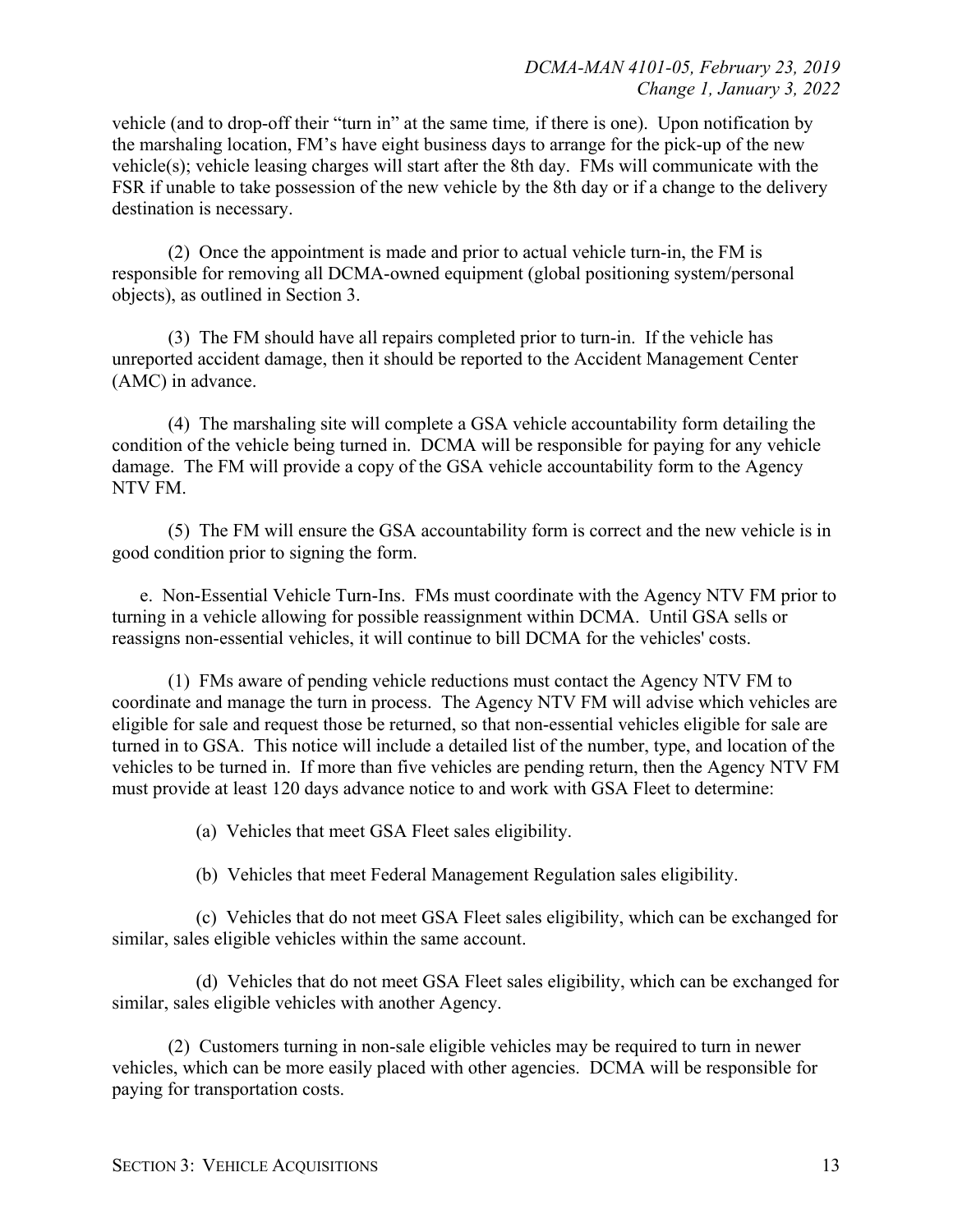f. Seasonal Use/Vehicle Holdover. If there is a mission need to cover temporary demand surges that coincide with the delivery period of replacement vehicles, then the FSR should be contacted to request approval to retain a replaced vehicle. The following factors should be considered for requesting a holdover: whether the account is current without aged, unpaid invoices and whether the vehicle is needed in support of war effort, national security, disaster relief, or other special/seasonal use. When vehicle holdovers occur, DCMA is charged for both the holdover and the replacement vehicle.

## **3.3. DOD VEHICLE ACQUISTIONS.**

a. A DCMA vehicle acquisition request must demonstrate that the transportation requirement cannot be:

(1) Satisfied by using existing or expanded DoD shuttle bus or taxi services.

(2) Met by redistributing existing assets to meet the requirement without causing an overall increase in NTV authorizations.

(3) Supported by using alternative transportation resources.

b. Outside of the Continental United States (OCONUS) NTVs should be acquired in the most cost-effective manner (e.g., purchase or lease), and validated with a cost comparison study.

c. Within CONUS, GSA leased vehicles are the mandatory source.

d. Commercially procured and leased armored vehicles will be coordinated with the Agency NTV FM prior to lease or purchase.

e. Because of a lengthy approval process, justification and budget estimates for NTV acquisitions must be submitted at least four years prior to the requirement.

f. Owned NTVs must be kept for at least the years or miles shown in Table 1, unless an NTV is no longer needed and declared excess.

| Table 1. IVI VS OWNED MINIMUM Replacement Standards |                                 |       |              |
|-----------------------------------------------------|---------------------------------|-------|--------------|
| NTV Type                                            | <b>NTV Subtype</b>              | Years | <b>Miles</b> |
| Sedans/Station Wagons                               | N/A                             |       | 60,000       |
| Truck                                               | Less than 12,500 pounds $GVWR*$ |       | 50,000       |
| Truck                                               | 12,500–23,999 pounds GVWR       |       | 60,000       |
| Truck                                               | 24,000 pounds GVWR and over     |       | 80,000       |
| Truck                                               | 4- or 6-wheel drive NTVs        | 6     | 40,000       |
| *GVWR – Gross Vehicle Weight Rating                 |                                 |       |              |

**Table 1. NTVs Owned Minimum Replacement Standards**

## **3.4. COST COMPARISON STUDY.**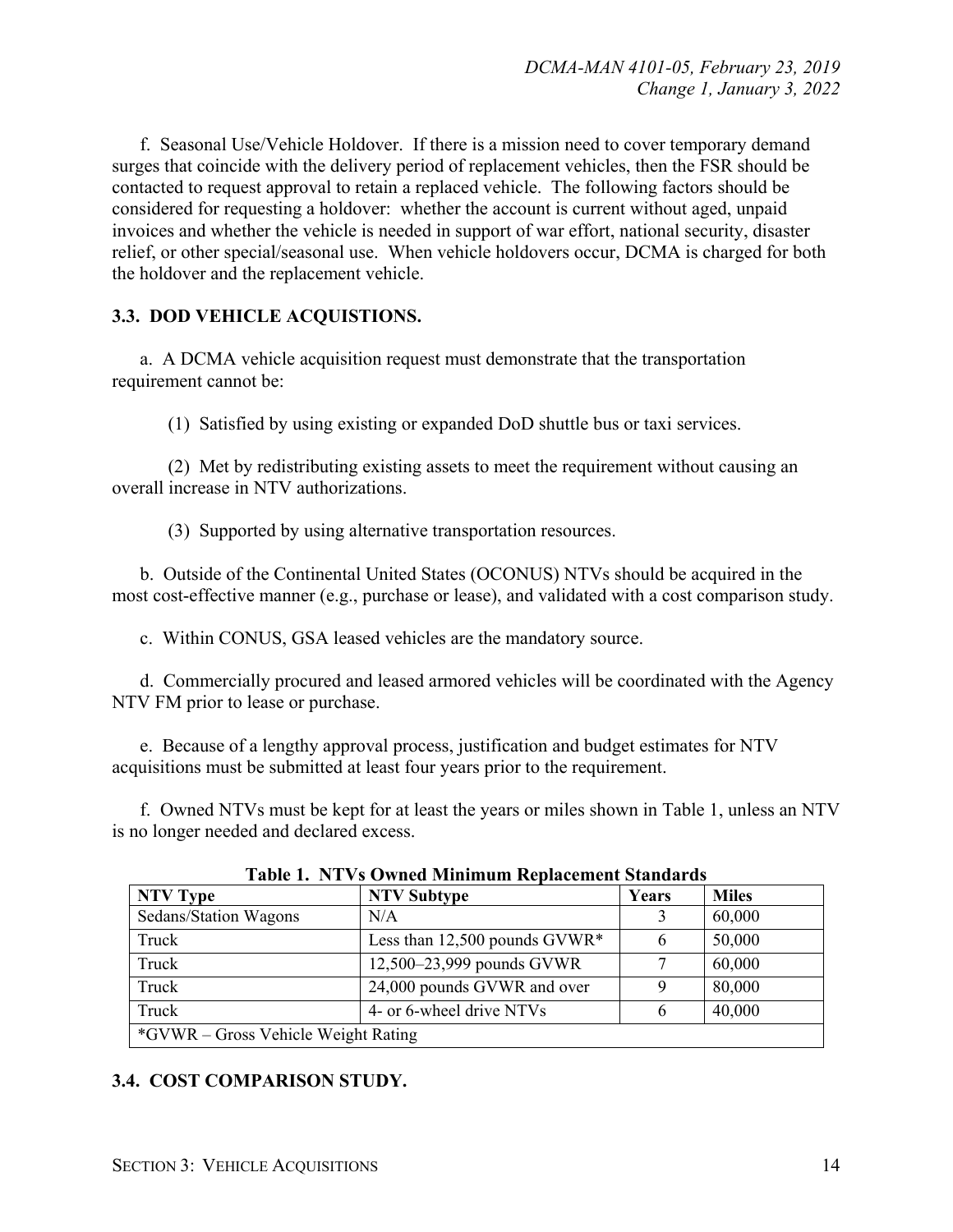a. A cost comparison study must be performed prior to leasing or purchasing an NTV for OCONUS locations and provided to the Agency NTV FM.

b. The study should compare the cost of acquiring, operating, and maintaining an owned NTV, a GSA leased NTV where available, and an NTV leased from a commercial source. Total monthly costs for each method will be determined as follows:

(1) This acquisition method includes the following cost elements:

(a) Acquisition cost expressed by a monthly amortization factor. This factor can be determined by subtracting the residual value of the vehicle at the end of its economic life from its acquisition price and dividing the remainder by the number of months in its economic life.

(b) Direct and indirect costs associated with the operation and maintenance of the vehicle. Included are fuel costs, cost for repair parts, commercial repairs, supplies, and labor used in maintaining and/or repairing a vehicle, and indirect overhead costs associated with vehicle support. Historical records should be used to identify these costs, and these costs should be prorated on a monthly basis. If the indirect overhead costs cannot be accurately identified, a factor of \$15 per vehicle per month can be used to estimate these indirect costs. This equals onehalf of the factor used by GSA. The total GSA factor should not be used because some overhead costs will continue even if leasing is pursued.

(2) GSA leased vehicles. This acquisition method includes a standard monthly rate and mileage rate for each vehicle type and are on this Manual's Resource Page. GSA charges include the costs of fuel, maintenance and replacement, and only auxiliary equipment costs would need to be added.

(3) Commercially leased vehicles. The provisions in commercially leased contracts may vary. The monthly lease rate must include any mileage charges. Also included is the Government's cost to administer the lease contract, which is calculated as four percent of the total estimated monthly lease charge, as well as any fuel and maintenance costs not included in the lease charge.

c. After determining the monthly aggregate cost for each acquisition method, these costs should be compared to determine the most cost effective method to acquire the NTV.

d. Components may lease NTVs from commercial sources when one or more of the following conditions exist:

(1) The lease will provide a cost benefit to the U.S. Government.

(2) Unforeseen, peak load, or emergency requirements arise that must be satisfied before NTVs can be obtained through either GSA Fleet or purchase.

(3) Host-nation laws or status of forces agreements prevents the use of U.S. Government-owned NTVs.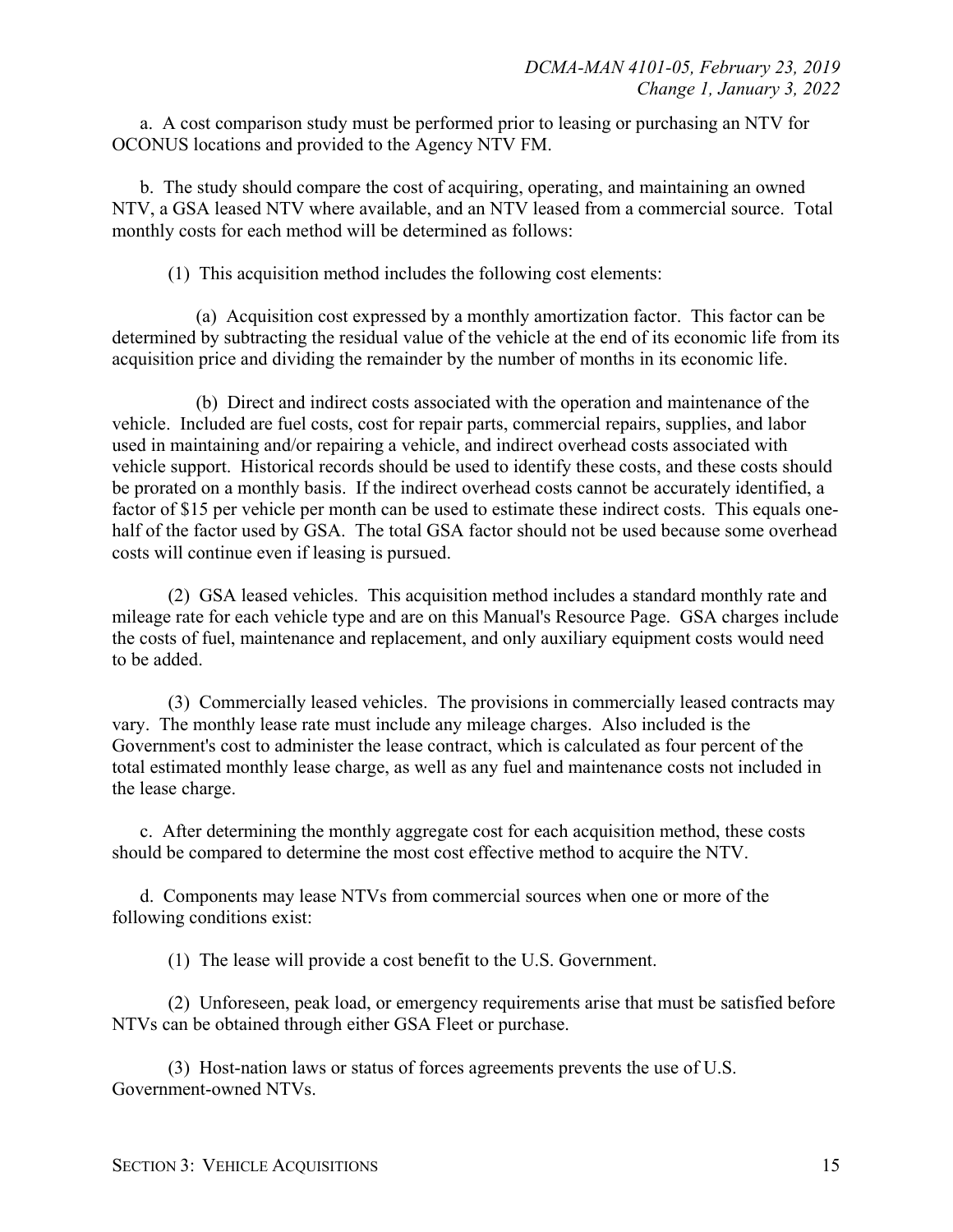(4) NTVs are not immediately available from GSA Fleet.

(5) Mission requires a make, model, or style not available from GSA Fleet.

**3.5. GSA SHORT-TERM LEASE.** Short-term leases for NTVs must be for terms less than 120 days and may be used to satisfy temporary peak loads, unusual requirements, or emergencies, without meeting the approval requirements for long-term leases.

**3.6. LONG-TERM LEASE.** Long-term NTV leases, which are ones for 121 consecutive days or longer, are subject to the following approval requirements:

a. For NTVs OCONUS, earlier approval to lease commercially will be obtained from the International Director in coordination with the Agency NTV FM.

b. Requests for approval of commercial leases will follow guidance in conducting a cost comparison study.

c. Leased NTVs will be operated under the same manner prescribed for DoD-owned NTVs unless otherwise specified in the contract.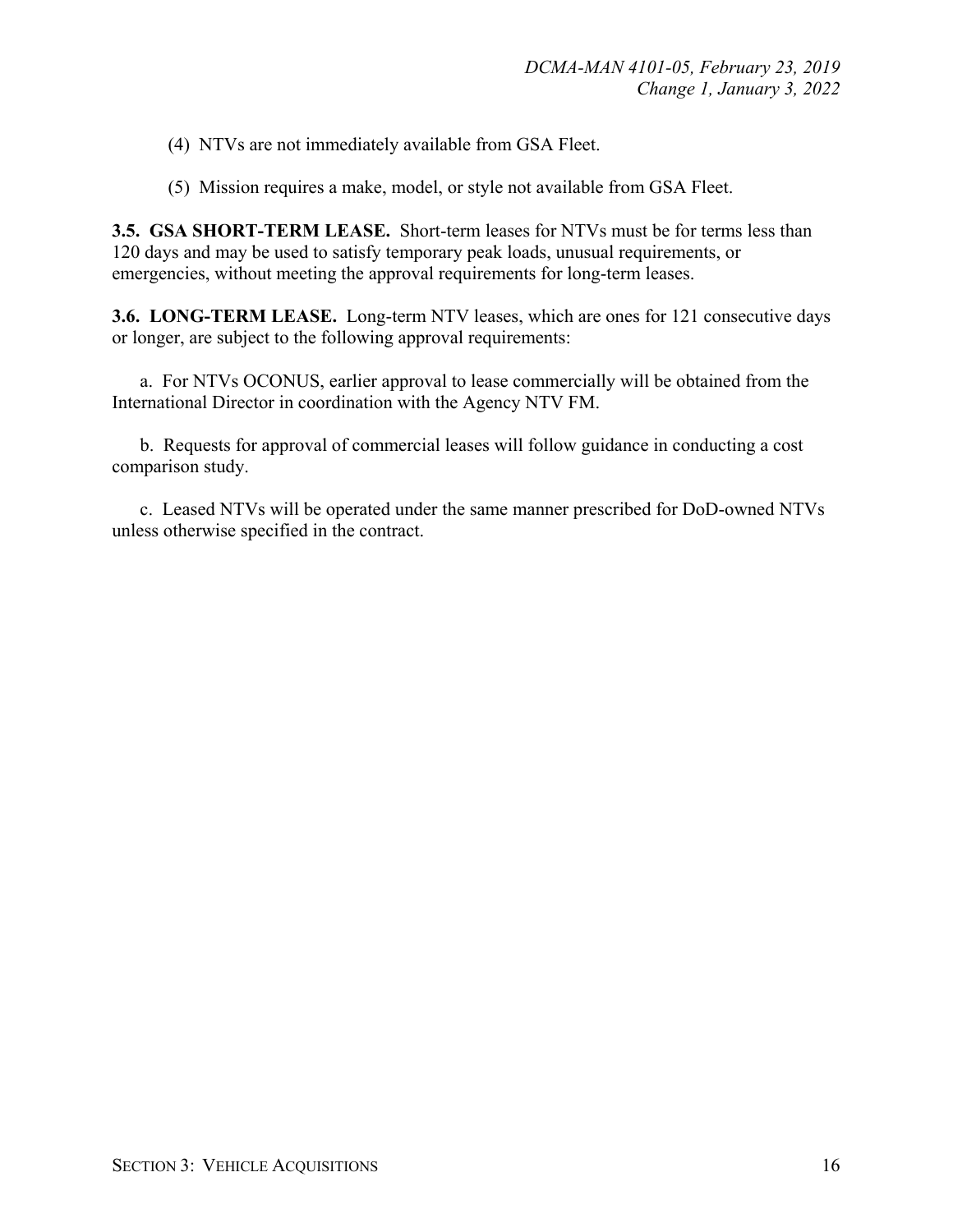# **SECTION 4: VEHICLE ALLOCATION METHODOLOGY AND UTILIZATION GUIDELINES**

**4.1. VEHICLE ALLOCATION METHODOLOGY.** DCMA will use the VAM to determine the optimal fleet inventory to meet its mission requirements, identify resources necessary for effective and efficient NTV operation, and identify unnecessary or non-essential NTVS to relocate or eliminate from the fleet inventory.

VAM Process. The Agency NTV FM in coordination with FMs will:

(1) Develop Utilization Criteria, which are vehicle use measurements that justify the Agency's vehicle fleet requirements. The DCMA utilization criteria are available on the Resource Page.

(2) Conduct a VAM Study. Conduct a VAM study for each vehicle in the fleet at least once every 5 years. The study results should identify unnecessary vehicles, identify vehicles that do not match mission or location requirements, ensure optional vehicle features (such as 4-wheel drive) are necessary, and identify opportunities for vehicle sharing. The study should also seek to identify new vehicle requirements. An example of the VAM study is available on the Resource Page.

(3) Identify Mission Critical and Special Purpose Vehicles. During the study, determine and document if any missions require vehicle retention no matter the utilization (e.g., remote location, critical mission, one-deep position, etc.) in addition to any special purpose vehicles. An example of a special purpose vehicle is a cargo van used for transporting equipment or passenger van used to transport flight crew to/from flight line.

(4) Determine the Optimal Fleet Profile (OFP) (Inventory). The VAM study should result in an OFP, which summarizes the numbers and vehicle types necessary to meet mission requirements. The OFP is the Agency's target fleet inventory toward which progress is measured. The OFP is available on the Resource Page.

(5) Acquire and Dispose of Vehicles to Achieve the OFP. Develop and execute the agency's VAM implementation strategy. The VAM OFP should always comply with the results in the annual FAST reporting and in the annual FMP. VAM is a forward-looking process to estimate agency fleet inventories and budget needs several years into the future based on the outcome of the most recent VAM study. Through the VAM process, unnecessary or nonessential vehicles, new vehicle needs, and acquisition of the most efficient vehicles meeting the mission requirement are anticipated in terms of both fiscal year acquisition and budgeting.

(6) Report VAM. Actual inventories, as well as planned out-year inventories, are reported through annual FAST vehicle data reporting via DPAS. Actual results are compared to, and progress measured against, the VAM's OFP. Discrepancies should be noted in the annual FMP. The FMP provides the opportunity to discuss inventory results not matching the VAM OFP.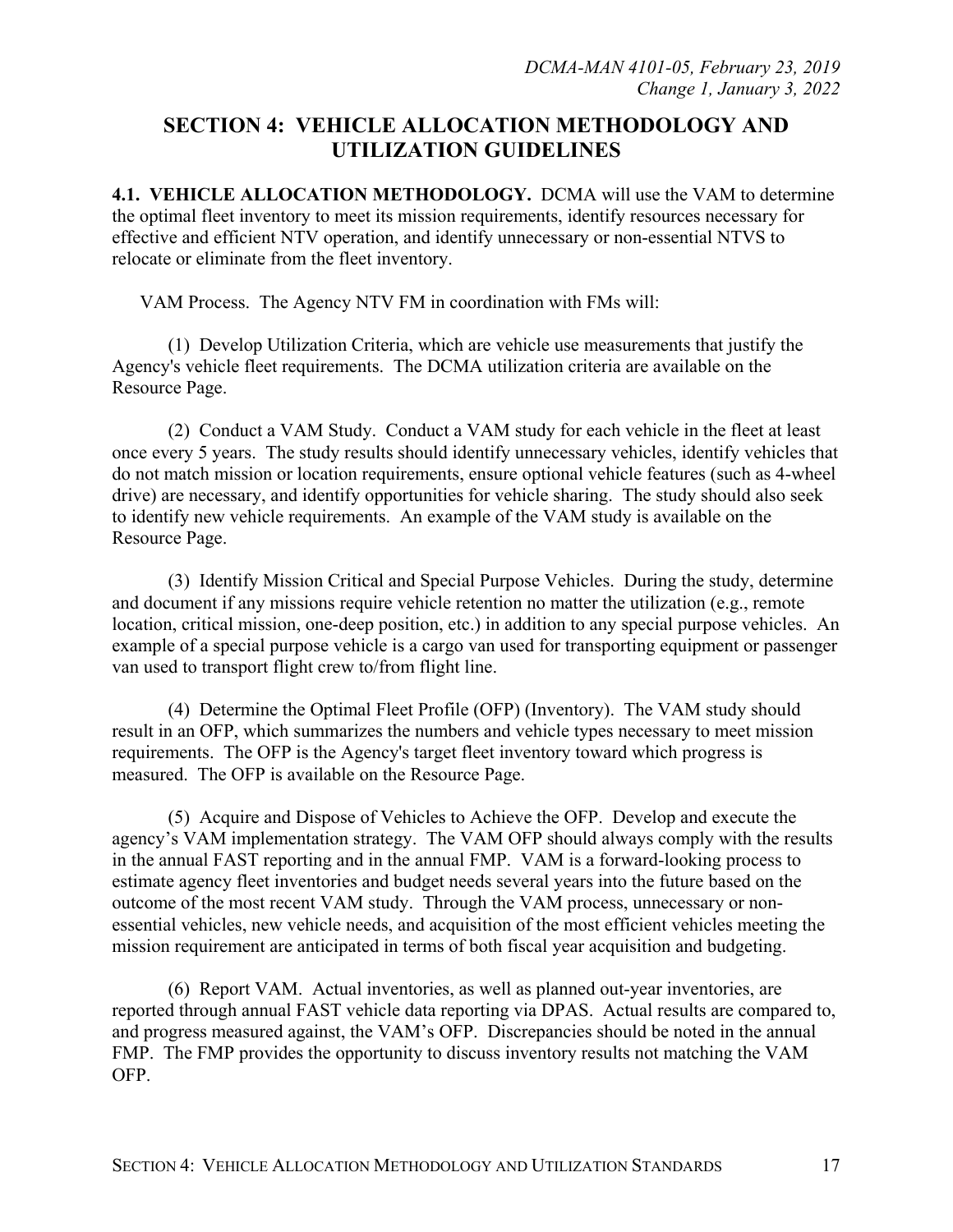(7) VAM Study Disposition. VAM studies shall be maintained IAW DCMA Manual (DCMA-MAN) 4501-04, Volume 2, "Records Retention Schedule."

**4.2. UTILIZATION GUIDELINES.** DCMA will follow mileage utilization guidelines and VAM utilization criteria as established in the VAM.

a. Annual mileage utilization guidelines established in Subpart 101-39 of Title 41, Code of Federal Regulations of the Federal Property Management Regulations are outlined in Table 2.

b. Table 2 provides the annual minimum mileage utilization guidelines, which apply to all NTVs.

| <b>Vehicle Type</b>                       | <b>Pounds GVWR</b>       | Mileage                                         |
|-------------------------------------------|--------------------------|-------------------------------------------------|
| Passenger Carrying Vehicle                | N/A                      | Minimum 3,000 per quarter<br>or 12,000 annually |
| Light Trucks and general purpose vehicles | Under 12,500             | 10,000                                          |
| Trucks and general purpose vehicles       | Over 12,500 to<br>24,000 | 7,500                                           |
| Heavy Trucks and general purpose vehicles | Over 24,000              | 7,500                                           |

**Table 2. Annual Minimum Mileage Utilization Guidelines for NTVs**

c. FMs will conduct annual assessments for all NTVs whose previous yearly utilization is less than 75 percent of the mileages referred to in Table 2 to determine if NTVs should be rotated, reassigned, or returned. For audit purposes, assessments will be retained for the life of the vehicle and must:

(1) Validate if the mission requirement for which the NTV was originally acquired still exists.

(2) Verify the existing vehicle pool's ability to meet the mission with the loss of a underutilized NTV.

(3) Specify what "Other Means of Utilization" will justify maintaining this underutilized NTV in the fleet inventory.

d. Annual Assessment Disposition. Annual assessments shall be maintained IAW General Records Schedule 5.4., Item 010.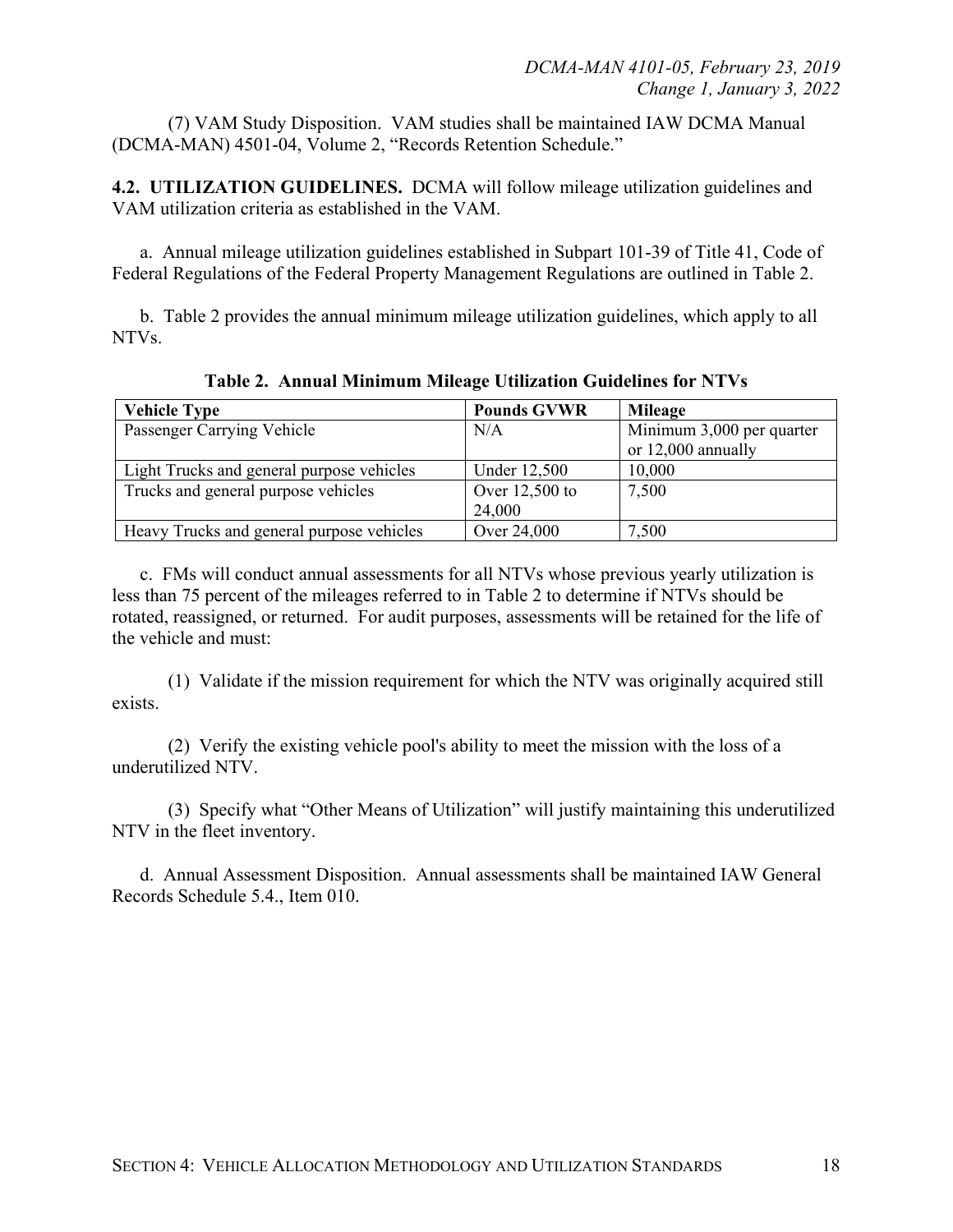# **SECTION 5: FLEET MANAGEMENT INFORMATION SYSTEM**

## **5.1. FLEET MANAGEMENT INFORMATION SYSTEM.**

a. DCMA must have a FMIS as required by DoDM 4500.36. The DPAS Maintenance and Utilization module is the FMIS for DCMA and must:

(1) Identify and collect accurate inventory, cost, and use data that covers the complete lifecycle of each NTV (acquisition, operation, maintenance, and disposal).

(2) Provide the information necessary to satisfy both internal and external reporting requirements, including:

(a) Cost per mile.

- (b) Fuel costs for each motor vehicle.
- (c) Vehicle level data required for FAST reporting.

b. DPAS training.

(1) DPAS has on-line computer-based training and classroom training. (See Resource Page.)

(2) DPAS access is granted only after passing the DPAS eLearning Module test applicable to the user's role.

c. DPAS access and roles requirements. (See Resource Page.)

## **5.2. ACCOUNTABLE PROPERTY.**

a. All NTVs, regardless of acquisition or cost, will have an accountable property record established in DPAS.

b. The Agency NTV FM will maintain accountability for the NTVs.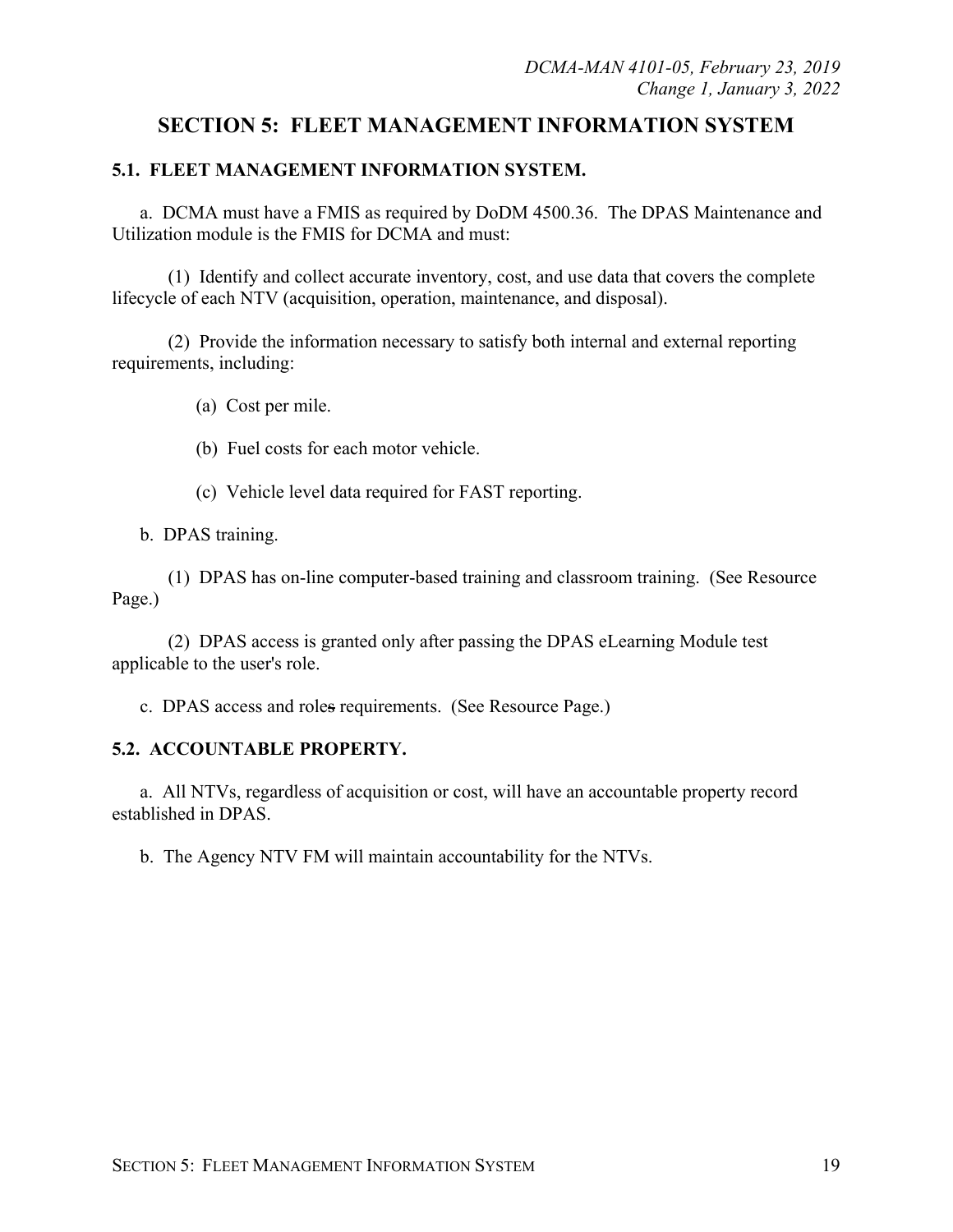# **SECTION 6: ACCIDENTS AND INCIDENTS**

**6.1. ACCIDENTS AND INCIDENTS PROCEDURES.** In case of an accident/incident, the vehicle operator will:

a. Stop immediately and turn on emergency flashers.

b. Safely take steps to prevent another collision at the scene.

c. Notify the police and supervisor.

d. DO NOT sign any paper or make any statement as to who was at fault (except to your supervisor or a Federal Government investigator).

e. When possible, obtain the name and address of witness(es) not involved in the accident. Ask the witness(es) to complete the Standard Form (SF) 94, "Statement of Witness," contained in the GSA Form 1627, "Motor Vehicle Accident Reporting Kit," envelope in the glove compartment.

f. State their name, address, place of employment, name of supervisor, and upon request show their driver's license and the vehicle's registration card, where applicable. The Federal Government is self-insured and proof of insurance is located on the back of the Motor Vehicle Accident Reporting Kit envelope.

g. Complete SF 91, "Motor Vehicle Accident Report," at the scene if able.

h. Request a copy of the police report, if applicable.

i. Take pictures, if possible of the collision scene and any damage to the vehicles or other property involved.

j. Contact the AMC, number on back of fuel card, if the vehicle is unsafe to operate.

## **6.2. ACCIDENT/INCIDENT REPORTING.**

a. Vehicle operators or FMs must report an accident or incident to the Agency NTV FM and GSA Fleet's AMC involving a GSA vehicle.

(1) Within 1 business day after the accident or incident, drivers should submit all reports and data to their supervisor. If the driver is injured, he/she should have the police notify a supervisor who will assume responsibility for reporting the accident. Additionally, the procedures in DCMA-MAN 4201-16, "Safety and Occupational Health (SOH) Program," Section 8: Mishap Notification, Reporting and Record Keeping, should be followed.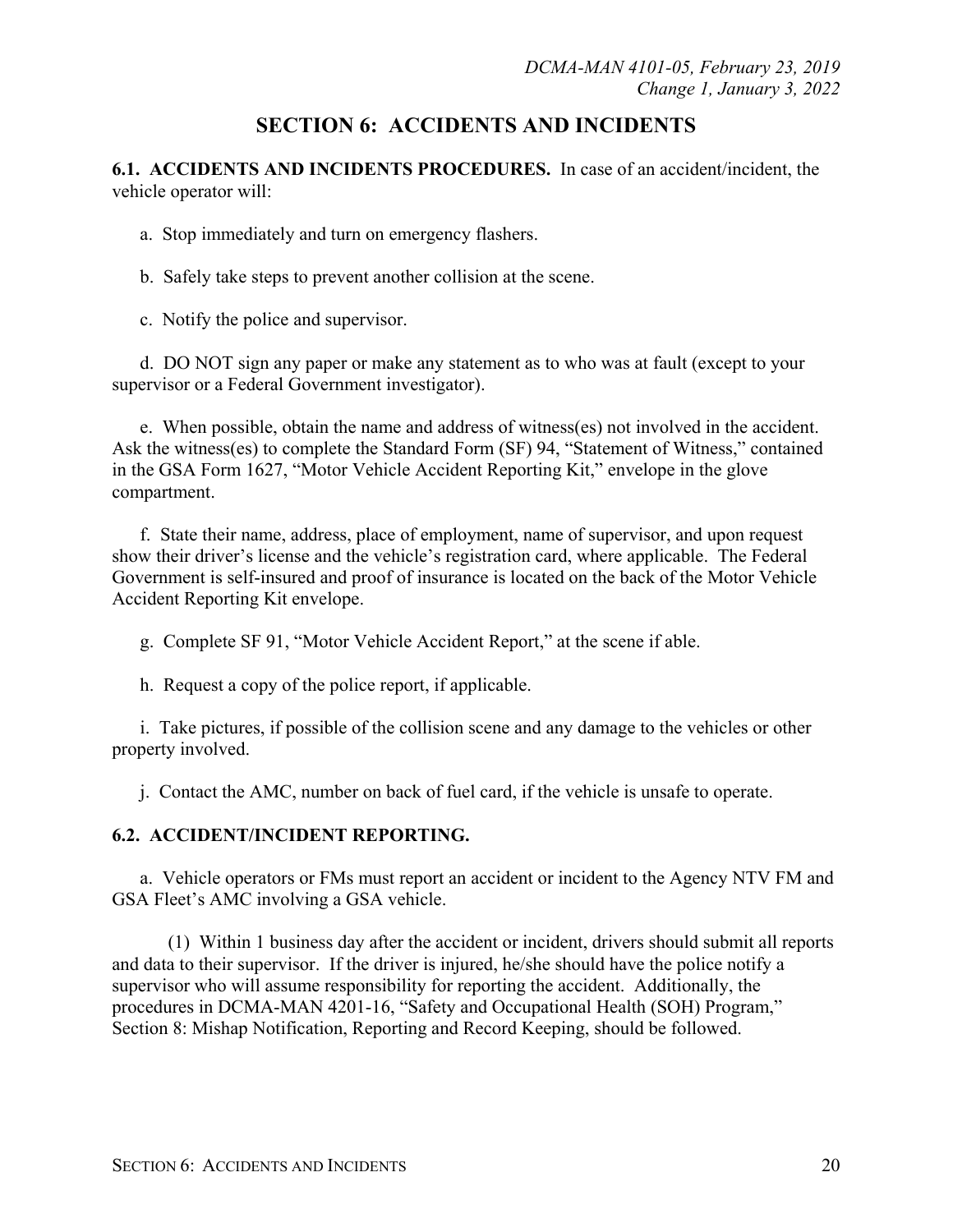(2) Within 5 business days after the accident or incident, the driver or his/her supervisor must fax or email all documentation to the AMC and Technical Directorate Safety Office (TDSO).

(3) DCMA Mishap Report Form. The procedures in DCMA-MAN 4201-16, Section 8, should be followed.

(a) Any work-related fatality must immediately be reported to Safety and Occupational Health (SOH) by phone or encrypted email until receipt of information is confirmed.

(b) Any work-related mishap resulting in an inpatient hospitalization, amputation, and/or loss of an eye, must be reported to the SOH within 8 hours by phone or encrypted email until receipt of information is confirmed.

(c) All other work-related mishaps resulting in injury, illness, or property damage must be reported within 1-business day of the event via encrypted email to SOH.

b. Documentation includes:

(1) SF 91 in the event of an accident.

(a) Vehicle driver must complete this form at the time and scene of the accident, if possible.

(b) Ensure SF 91 is filled out in its entirety as it is essential for the AMC to properly process claims.

(c) If a third party was involved, ensure that Section II of SF 91 is completed in its entirety. Failure to obtain information that identifies a responsible third party will result in the agency being held financially responsible.

(2) SF 94 (if applicable).

(a) Request witnesses to complete this form at the scene of the accident, if possible.

(b) Obtain witness names and telephone numbers.

(3) The vehicle operator must obtain a police report (if applicable) and submit a claim to the Agency NTV FM for reimbursement of any cost to obtain a copy of the police report using an Optional Form (OF) 1164, "Claim for Reimbursement for Expenditures on Official Business," with payment receipt.

(4) Photos (if applicable and available).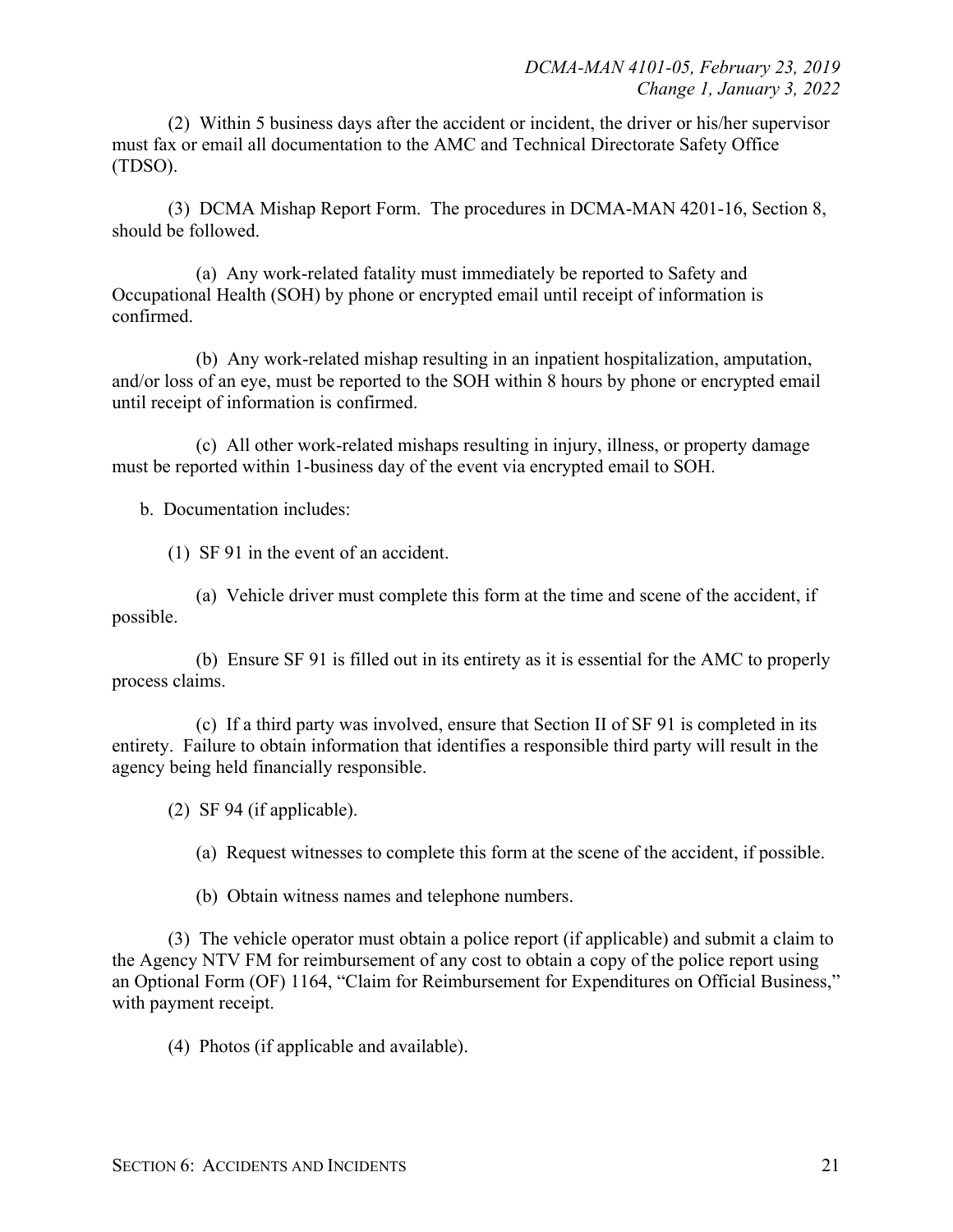c. If a third party suffers damages, injury, or death, the vehicle operator should provide the third party with a Standard Form 95, "Claim for Damage, Injury or Death." A third party wishing to file a claim should submit the SF 95, or signed, written demand for payment in a certain sum, to the Army Claims Office nearest to the accident location. (Pursuant to DoDI 5515.08, "Assignment of Claims Responsibility," the Army is responsible for processing claims against Defense agencies.) Receipt of a claim by another Federal agency may or may not toll the statute of limitations.

#### **6.3. VEHICLE REPAIR.**

a. Vehicle repair process. The GSA Accident Management Specialist assigned to handle the case will be a warranted contracting officer and will fully document the vehicle damage and manage the repair process by collecting documents, reviewing repair estimates, making repair decisions, and paying the vendor.

b. The FM will verify completed repairs are satisfactory prior to signing the invoice. If there are any repair discrepancies, then the AMC will be contacted to obtain further guidance.

#### **6.4. FEDERAL TORT CLAIMS ACT AND ADDITIONAL INSURANCE.**

a. Federal law (e.g., the Federal Tort Claims Act; and Sections 2733 and 2734 of Title 10, Unitied States Code, also known as the "Military Claims Act" and "Foreign Claims Act") provide limited waivers of sovereign immunity, permitting persons to file a claim or sue the United States in tort in limited circumstances. If a person is injured or property is damaged as a result of negligent or wrongful acts of a U.S. Government employee acting in the scope of their official duties, the injured person may file a claim against the U.S. Government.

b. The Federal Government acts as a self-insurer and assumes liability for the negligent or wrongful acts or omissions of its employees acting within the scope of their official duties, which cause injury, loss of property, or death. Consequently, U.S. Government employees, including service members, are immune from personal liability, as long as they were acting within the scope of their official duties.

c. Employees on temporary duty are generally not reimbursed for collision damage waiver or theft insurance when renting vehicles for travel within the CONUS for three primary reasons: (1) the Government is a self-insurer, (2) rental vehicles available under agreement with the Government include full coverage insurance while the driver is performing official travel, and (3) any insurance deductible paid is reimbursable to either the employee or the rental agency. The traveler is reimbursed optional insurance on a rental only when traveling in foreign areas where insurance is required by law or when traveling for certain classified special operations in the CONUS or non-foreign areas OCONUS. For these classified special operations, the AO must specifically approve the insurance reimbursement." (See Joint Travel Regulation, 020209C.)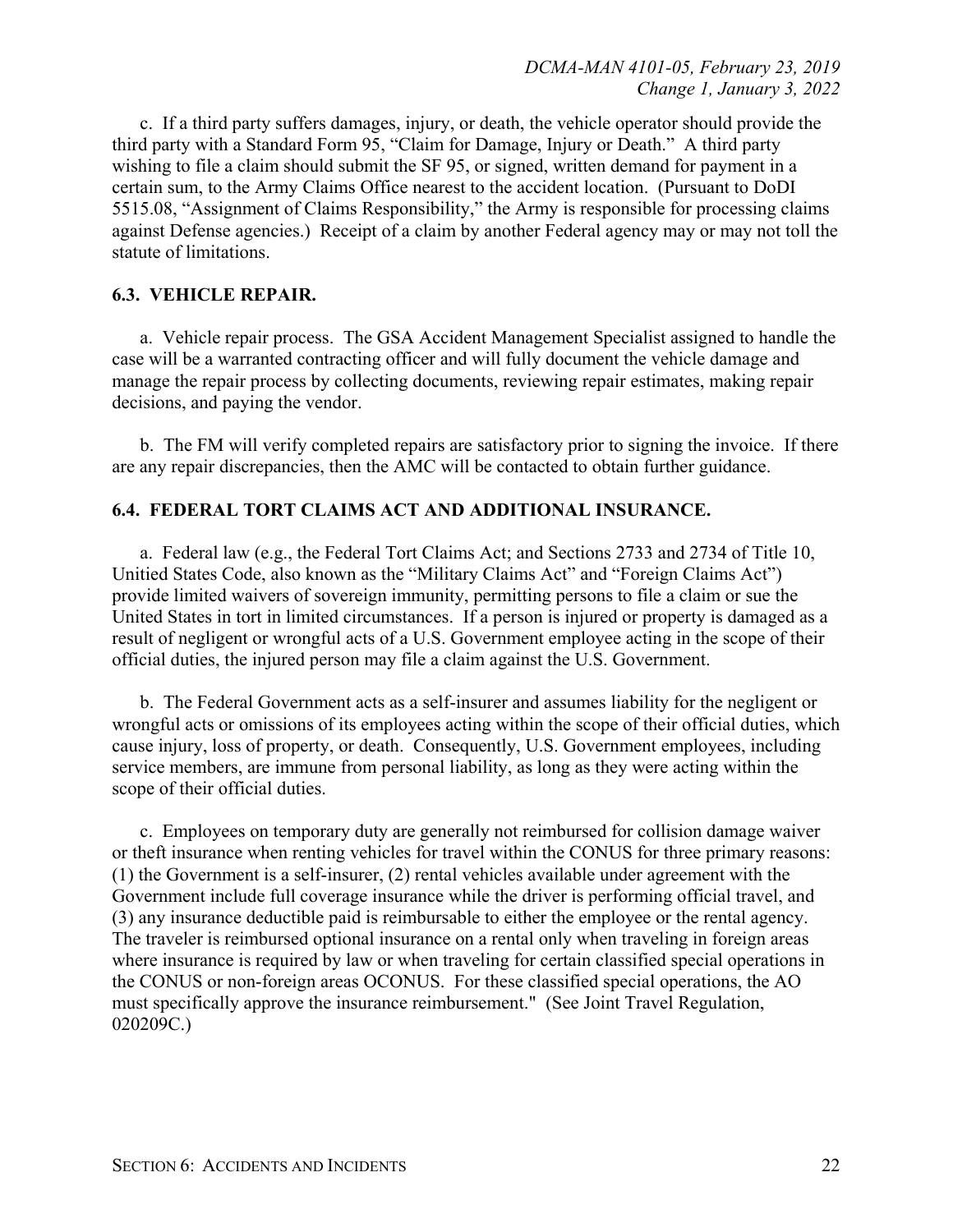# **SECTION 7: PROCEDURES FOR REQUESTING USE OF VEHICLES**

## **7.1. NTV USE REQUEST.**

a. Before requesting use of an NTV, the approving official must determine that this mode of travel is the most advantageous to the government, following the procedures in DCMA-MAN 4301-08, Volume 1, "Travel: Official Travel Business Rules," Section 6: Non-Tactical Vehicle Travel.

b. All DCMA CONUS locations will have access to the DCMA NTV Reservation Tool by the end of calendar year 2021, and it must be used to request an NTV for official travel. To do so:

(1) Requestor submits NTV request to supervisor to approve use of NTV. The submission to supervisor ensures they are aware of NTV use and can attest to the approval if ever in question.

(2) Supervisor may approve or disapprove request and then forwards to NTV Dispatcher if approved. If disapproved, the request is returned to requestor without further processing.

(3) NTV Dispatcher reviews request for NTV availability/unavailability and overnight retention, if selected, to meet trip requirements.

(a) If an NTV is available, an NTV is assigned and returned to requestor.

(b) If an NTV is available and overnight retention is requested, the NTV Dispatcher assigns NTV and the tool forwards request to Director/Commander/Deputy for approval.

(c) If unavailable, the NTV Dispatcher checks the unavailable box and returns to requestor. The requestor will use this unavailable response as validation to discuss with supervisor prior to seeking other transportation methods available to them. Additionally, requestor will convert unavailable response to electronic file and upload to travel authorization or voucher.

(4) Director/Commander/Deputy may approve or disapprove NTV overnight retention request from requestor's immediate residence based on if it would be impractical or more costly to have the employee obtain the NTV from their normal duty station before leaving on the directed temporary duty.

(a) If approved, the NTV Dispatcher and requestor will receive notification of the approval.

(b) If disapproved, the NTV Dispatcher and requestor will receive notification of the disapproval. The NTV Dispatcher will return the assigned NTV back to available status after receiving the disapproval.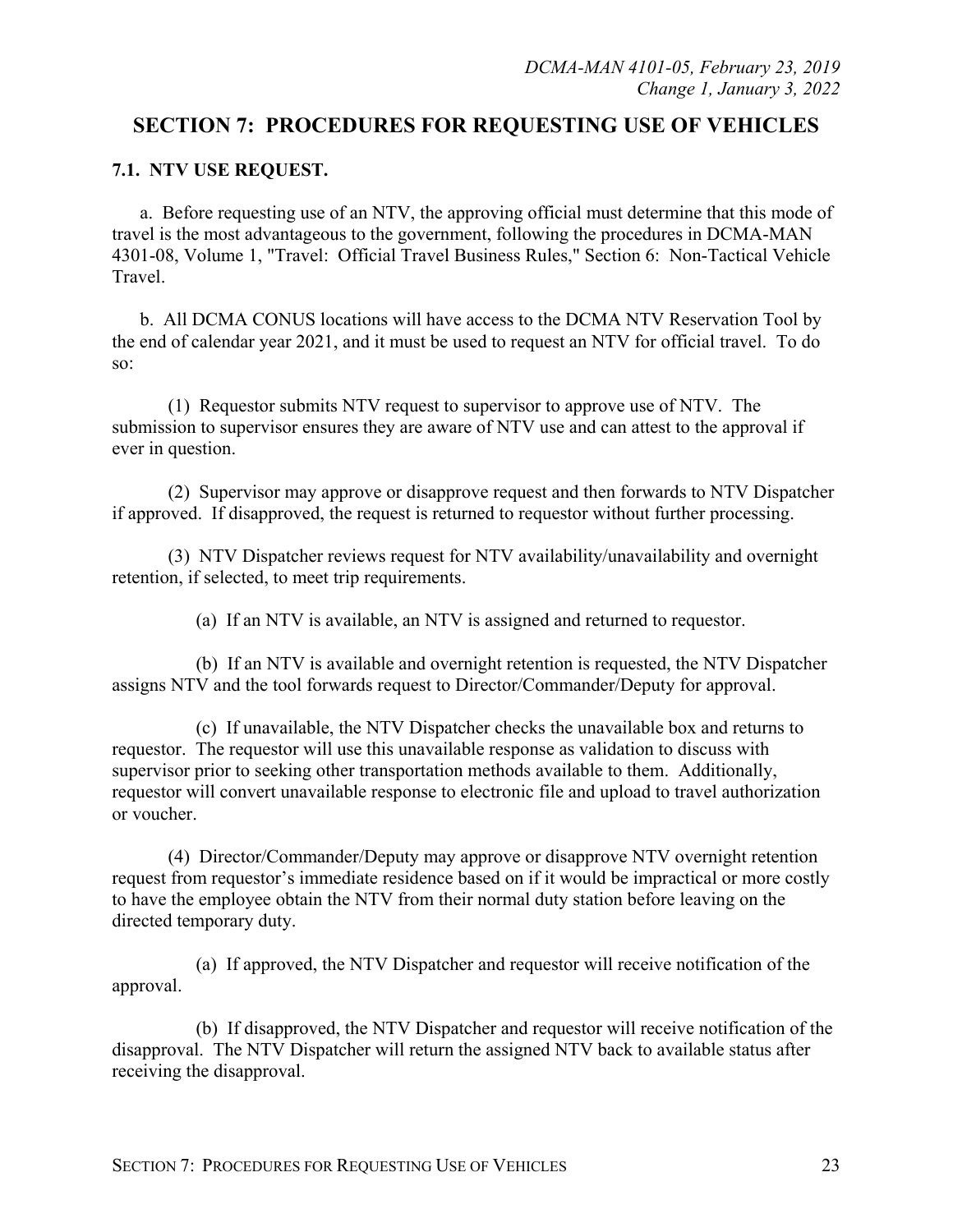#### **7.2. PRIVATELY-OWNED VEHICLE (POV) USE REQUEST.**

a. To obtain authorization to use a POV for official travel, follow the procedures in DCMA-MAN 4301-08, Volume 1, Section 6.

b. The DCMA NTV Reservation Tool allows the requestor to request use of a POV in lieu of an NTV. The approval of POV use is the Defense Travel System Authorizing Official and "not" the DCMA NTV Reservation Tool.

c. The requestor may select one of the following responses when requesting NTV use: Is POV requested? Yes, No or Contingent

(1) Whatever is selected using the procedures in Paragraph 7.1.

(2) The DCMA NTV Reservation Tool request provides the Defense Travel System Authorizing Official information necessary to make an informed decision regarding the requestor's travel arrangement.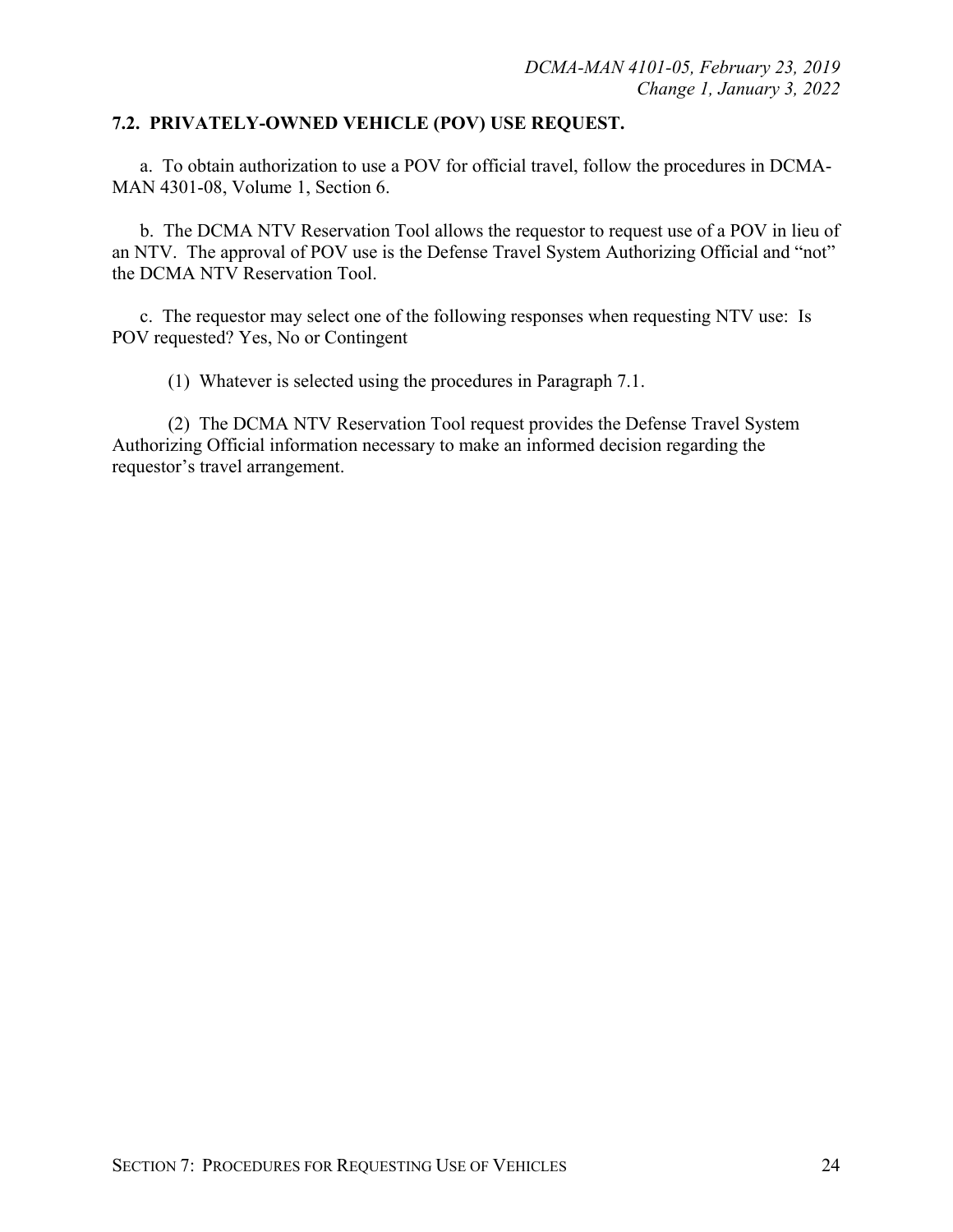# **GLOSSARY**

## **G.1. DEFINITIONS.**

**AFV.** An NTV capable of operating on alternative fuels, such as methanol denatured ethanol, and other alcohols; mixtures containing 85 percent or more (or such percentage, but not less than 70 percent, to provide requirements relating to cold start, safety, or NTV functions) by volume of methanol, denatured ethanol, and other alcohols with gasoline or other fuels; natural gas; liquefied petroleum gas; hydrogen; coal-derived liquid fuels; fuels (other than alcohol) derived from biological materials; electricity (including electricity from solar energy); and any other fuel that is substantially not petroleum and would yield substantial energy security benefits and substantial environmental benefits.

**Commuting area.** A specific geographic area formally designated for determining eligibility for transportation of dependent students to a DoD-operated school.

**Component Heads.** Component Heads are Executive Directors, Directors, and Commanders of Executive Directorates, Directorates, Commands, and Regions.

**Driver license.** A valid driver's license that would be required for the operation of similar NTVs for other than official U.S. Government business by the States, District of Columbia, Puerto Rico, or territory or possession of the United States in which the employee is domiciled or principally employed.

**Executive sedan.** A large sedan as classified in Class IV.

**Light duty motor vehicle.** Any motor vehicle with a GVWR of 8,500 pounds or less.

**Maintenance.** All action taken to retain material in a serviceable condition or to restore it to serviceability. It includes inspection, testing, servicing, classification as to serviceability, repair, rebuilding, and reclamation.

**NTV.** Any commercial NTV, trailer, material handling or engineering equipment that carries passengers or cargo acquired for administrative, direct mission, or operational support of military functions. All DoD sedans, station wagons, carryalls, vans, and buses are considered "nontactical." A self-propelled wheeled conveyance, that does not operate on rails, designed and operated principally for the movement of property or passengers, but does not include an NTV designed or used for military field training, combat, or tactical purposes.

**NTV accident.** An occurrence involving an NTV resulting from a collision with another moving or stationary object, an upset, falling or flying object, fire, flood, lightning, earthquake, or other acts of God. Mechanical failures resulting from operator abuse or negligence are not accidents under this definition.

**Operator.** An employee who is required to physically operate DoD NTVs.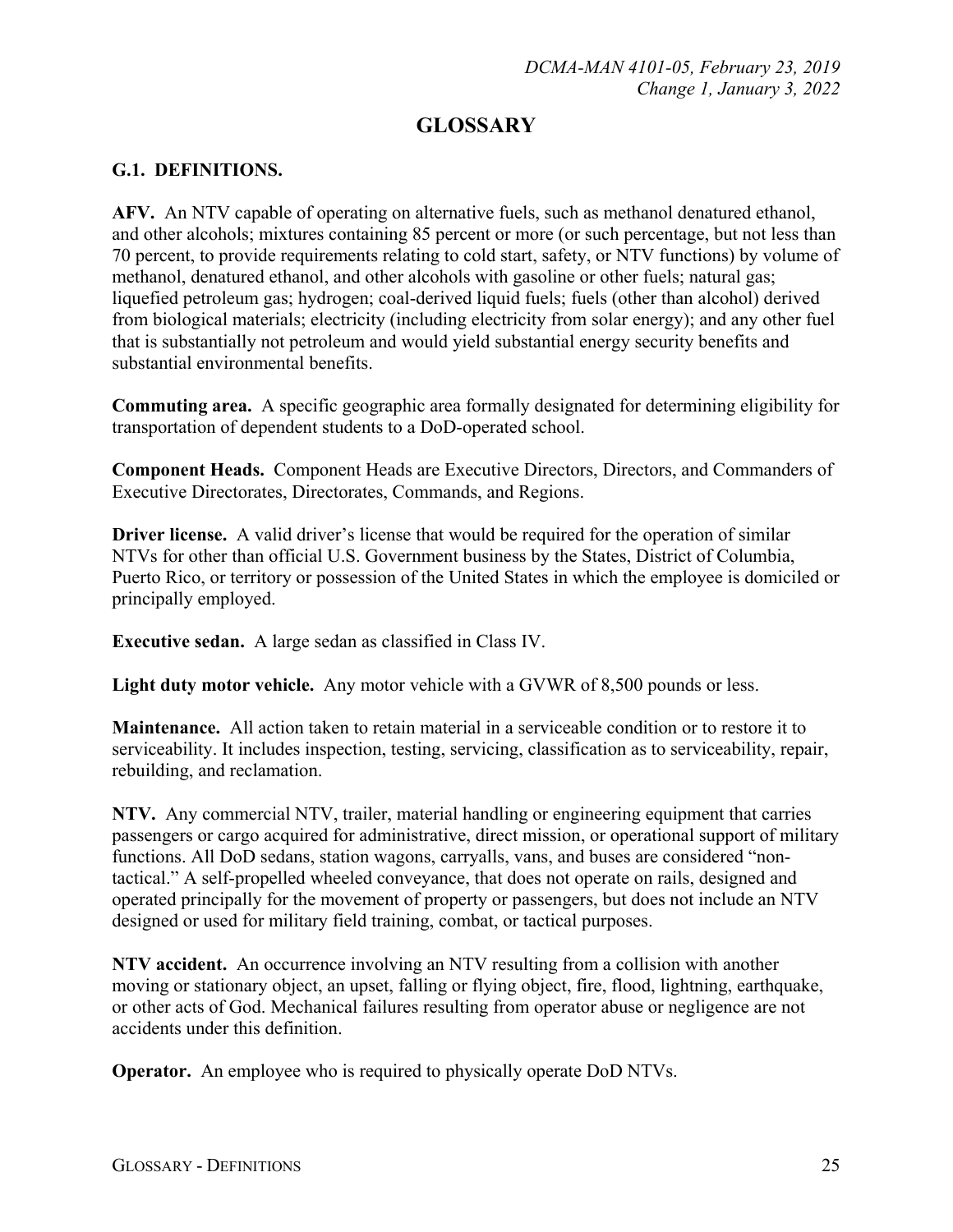**Place of employment.** Any place within the accepted commuting area where the person performs his or her business, trade, or occupation, even if the person is there only for a short period of time. The term includes, but is not limited to, an official duty station, home base, domicile, headquarters, or any place where the person is assigned to work, including locations where meeting, conferences, and other official functions take place.

**Public transportation.** Transportation that is or may be made available by a commercial firm or public utility on a regularly scheduled basis as a part of its public service and for which fares are collected.

**Regular means of transportation.** Includes regular public school transportation, regular private school transportation, regular inter- or intra-installation transportation, or any combination of such means of transportation. In the case of secondary school children, it also includes regular public transportation.

**Residence.** A place of residence, regardless of where located including government quarters, excluding temporary duty residences.

**Special purposes NTVs.** NTVs used or designed for a specialized function.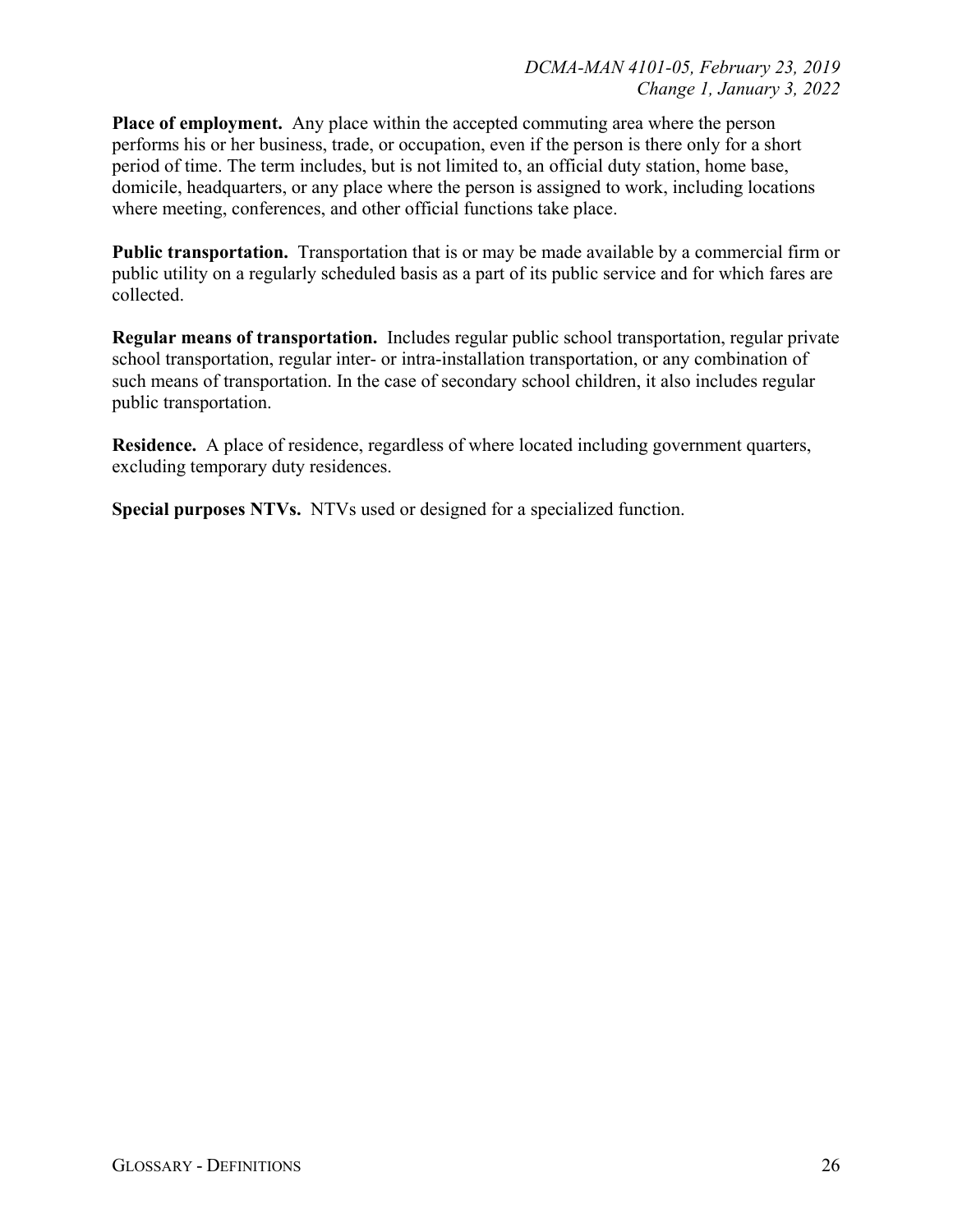# **GLOSSARY**

## **G.2. ACRONYMS.**

| <b>AFV</b>      | <b>Alternative Fuel Vehicle</b>              |
|-----------------|----------------------------------------------|
| <b>AMC</b>      | <b>Accident Management Center</b>            |
| CAM             | <b>Customer Acquisition Module</b>           |
| <b>CMO</b>      | <b>Contract Management Office</b>            |
| <b>CONUS</b>    | <b>Continental United States</b>             |
| <b>DCMA-MAN</b> | <b>DCMA</b> Manual                           |
| DoDI            | DoD Instruction                              |
| <b>DoDM</b>     | DoD Manual                                   |
| <b>DPAS</b>     | Defense Property Accountability System       |
| <b>FAST</b>     | <b>Federal Automotive Statistical Tool</b>   |
| <b>FM</b>       | <b>Fleet Manager</b>                         |
| <b>FMIS</b>     | Fleet Management Information System          |
| <b>FMP</b>      | Fleet Management Plan                        |
| <b>FNE</b>      | <b>Functional Needs Exception</b>            |
| <b>FSR</b>      | <b>Fleet Service Representative</b>          |
| <b>GHG</b>      | greenhouse-gas                               |
| <b>GSA</b>      | <b>General Services Administration</b>       |
| <b>GVWR</b>     | Gross Vehicle Weight Rating                  |
| <b>IAW</b>      | in accordance with                           |
| <b>NTV</b>      | Non-Tactical Vehicle                         |
| <b>OCONUS</b>   | <b>Outside the Continental United States</b> |
| OF              | <b>Optional Form</b>                         |
| <b>OFP</b>      | Optimal Fleet Profile                        |
| <b>POV</b>      | Privately-Owned Vehicle                      |
| <b>SF</b>       | <b>Standard Form</b>                         |
| SF 91           | Motor Vehicle Accident Report                |
| SF 94           | <b>Statement of Witness</b>                  |
| SF 95           | Claim for Damage, Injury, or Death           |
| <b>SOH</b>      | Safety and Occupational Health               |
| <b>SUV</b>      | sport utility vehicle                        |
| <b>TDSO</b>     | <b>Technical Directorate Safety Office</b>   |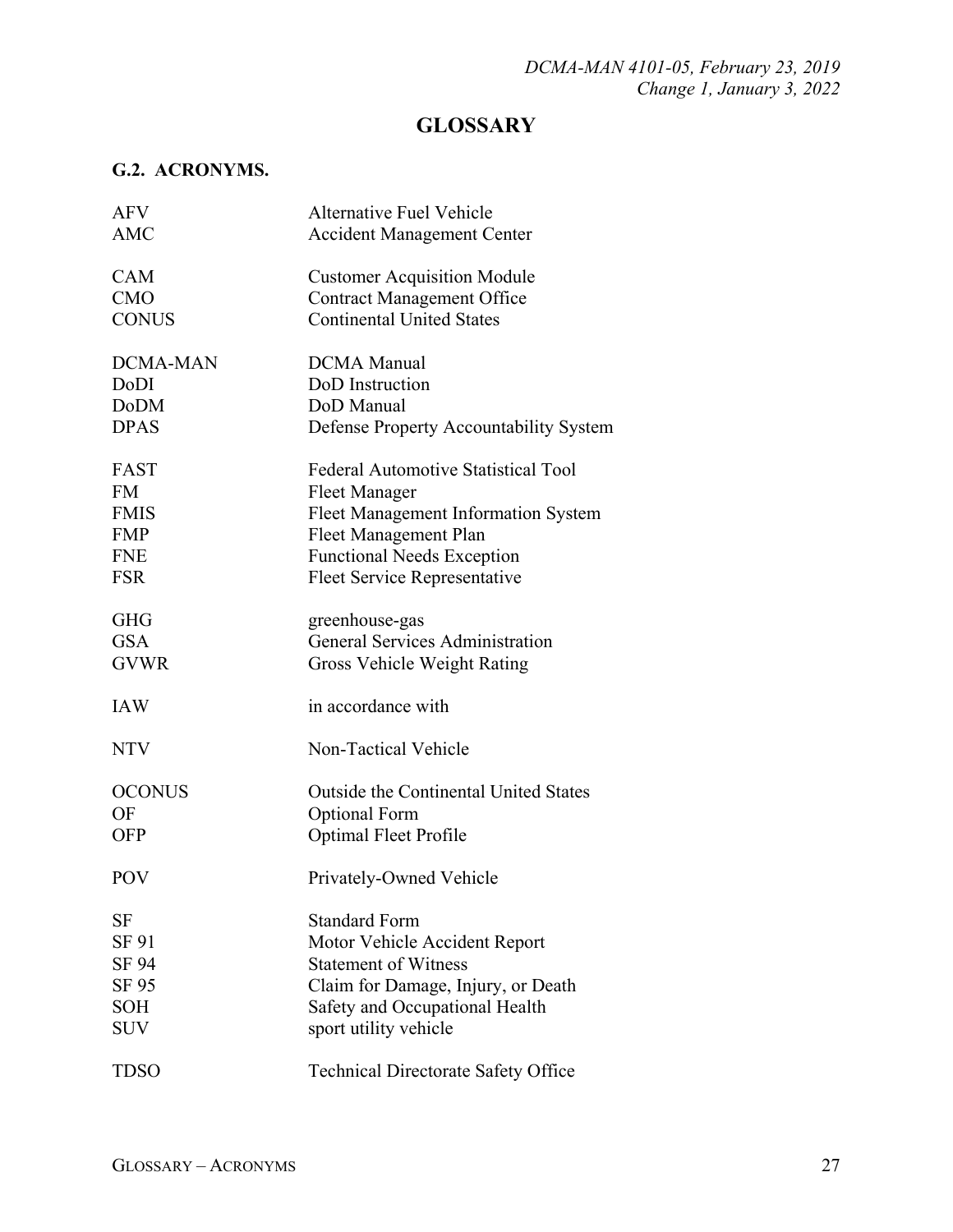VAM vehicle allocation methodology